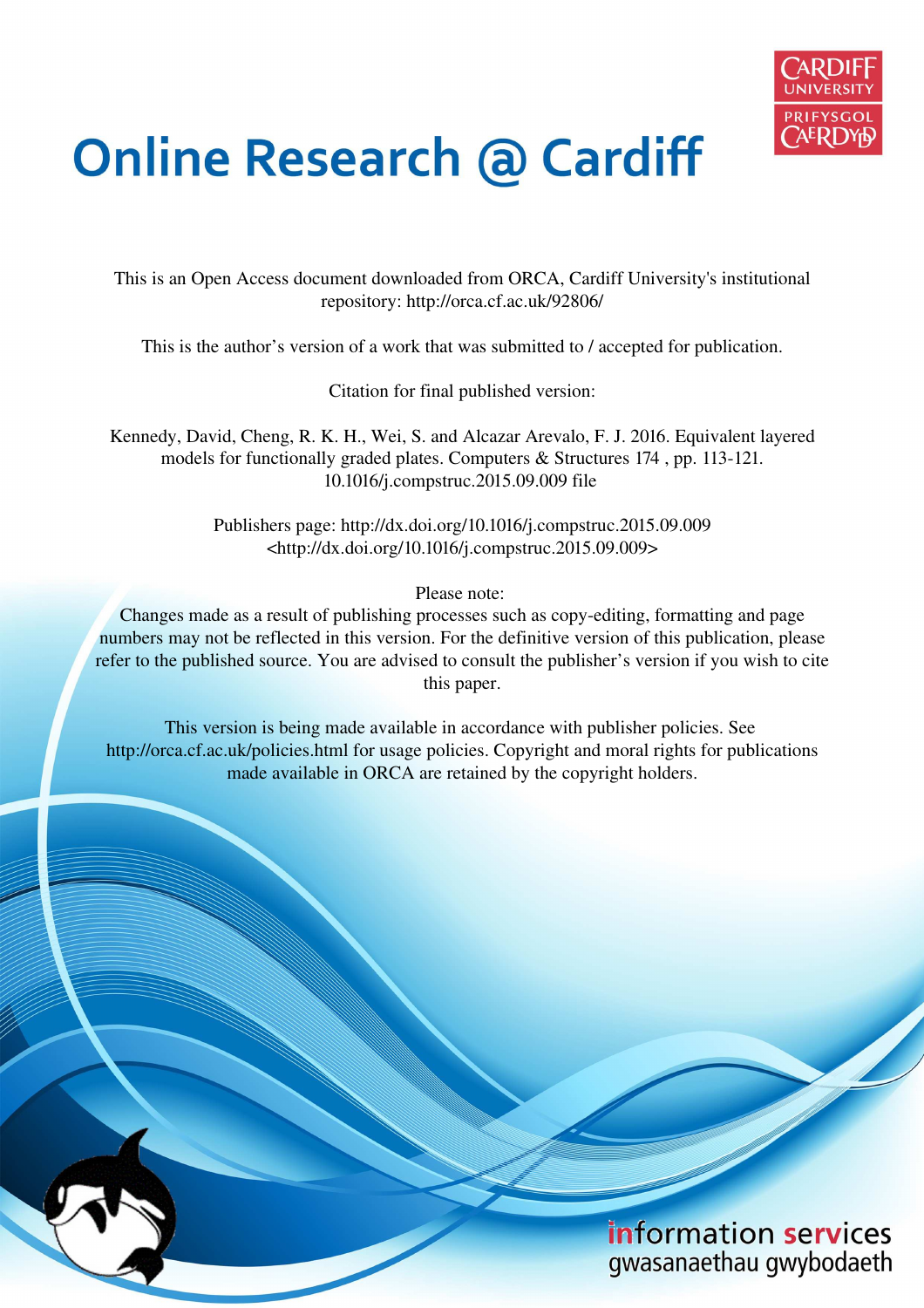# **Equivalent layered models for functionally graded plates**

## **D. Kennedy\*, R.K.H. Cheng, S. Wei and F.J. Alcazar Arevalo**

Cardiff School of Engineering, Cardiff University, Queen's Buildings, The Parade, Cardiff CF24 3AA, United Kingdom

\*Corresponding author. Email [kennedyd@cf.ac.uk](mailto:kennedyd@cf.ac.uk)

### **Abstract**

Functionally graded plates whose material properties vary continuously through the thickness are modelled as exactly equivalent plates composed of up to four isotropic layers. Separate models are derived for analysis using classical plate theory, firstorder and higher-order shear deformation theory. For cases where Poisson's ratio varies through the thickness, the integrations required to obtain the membrane, coupling and out-of-plane stiffness matrices are performed accurately using a series solution. The model is verified by comparison with well converged solutions from approximate models in which the plate is divided into many isotropic layers. Critical buckling loads and undamped natural frequencies are found for a range of illustrative examples.

**Keywords:** functionally graded, plates, vibration, dynamic stiffness, Wittrick-Williams algorithm, transverse shear

# **1 Introduction**

Functionally graded (FG) materials can be defined as those which are formed by gradually mixing two or more different materials, with the main aim of adapting their physical properties to the external environment. The variation of properties is required to be as smooth as possible in order to avoid phenomena such as stress concentrations which could lead to the development or propagation of fractures.

 Nature provides examples of materials whose physical properties vary gradually, but the concept of synthetically manufactured FG materials was first developed in Japan in the early 1980s [1]. The simplest kind of FG material is made from gradually varying proportions of two constituent materials, usually with complementary properties. For example, in a FG material composed of metal and a ceramic reinforcement, the ceramic material contributes heat and oxidation resistance, while the metal provides toughness, strength and the bonding capability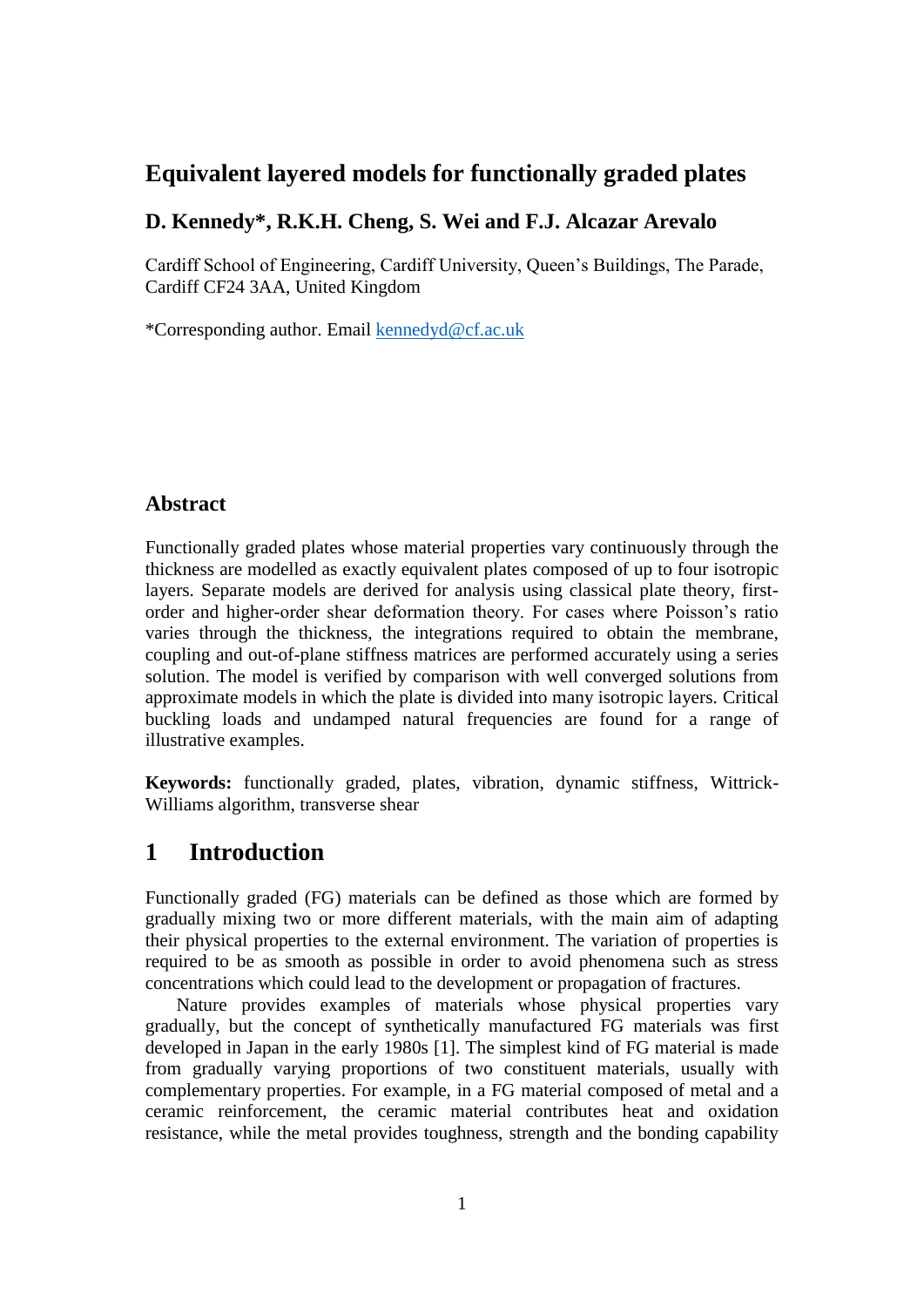needed in order to minimize residual stresses. Furthermore some crucial properties, such as thermal insulation and impact resistance, can be conveyed to the material by varying the internal pore distribution.

 Pioneering manufacturing techniques include powder metallurgy, physical and chemical vapour deposition, plasma spraying, self-propagating high temperature synthesis and galvanoforming [1]. Property changes during FG material processing are commonly performed by functions of the chemical composition, microstructure or atomic order, which depend on the position within the element [2]. Property variation through the thickness of a FG plate is achieved by bulk processing or stacking, layer processing by molecular or mechanical deposition, thermal and electrical preform processing or melt processing. It is also possible to vary properties in the same plane by means of technologies such as ultraviolet irradiation [3]. Jet solidification and laser cladding permit greater variation and are suitable for a wide range of layer thicknesses. Solid freeform fabrication is an advanced production technique which can be controlled by computers.

 Although the most important applications of FG materials have taken place in the aerospace industry, mechanical engineering, chemical plants and nuclear energy, they are now attracting attention in optics, sports goods, car components, and particularly in biomaterials by means of prostheses. Modern FG implants allow the bone tissues to penetrate between the metallic (often titanium) part and the bone by means of the hydroxyapatite (a transition porous material), forming a graded layup in which a suitable bonding is developed [1].

In engineering it is important to highlight the effects of FG materials in turbomachinery components such as rotating blades, since by varying the gradation it is possible to alter the natural frequencies in order to guarantee stability at particular spinning speeds. Finally it is worth mentioning smart applications, in which piezoelectric sensors and actuators are integrated into the FG material to control vibrations or static responses in structures [3].

Natural frequencies and critical buckling loads of FG plates have been tabulated by various authors [4-7], and it was shown by Abrate [8, 9] that these results are proportional to those for homogeneous isotropic plates. Coupling between in-plane and out-of-plane behaviour can be accounted for by an appropriate choice of the neutral surface [10-12]. Thus the behaviour of FG plates can be predicted from that of similar homogeneous plates. These ideas were exploited to obtain an equivalent isotropic model for a FG plate [13] so that it can be analysed using existing methods based on classical plate theory (CPT) for homogeneous plates. This model was shown to give an exact equivalence when the two component materials have the same Poisson's ratio, but otherwise a small approximation is introduced. The analysis of FG plates with varying Poisson's ratio poses a greater challenge due to the complexity of the integrals which have to be evaluated in order to obtain the inplane, coupling and flexural stiffness matrices, even when the analysis is restricted to CPT. Efraim proposed an alternative approach [14] in which these integrations are approximated, while the present authors performed the inegrations accurately [15] using a series solution proposed by Dung and Hoa [16].

The present paper includes the previously derived CPT models and examples [13, 15] and then makes important extensions to first-order (FSDT) and higher-order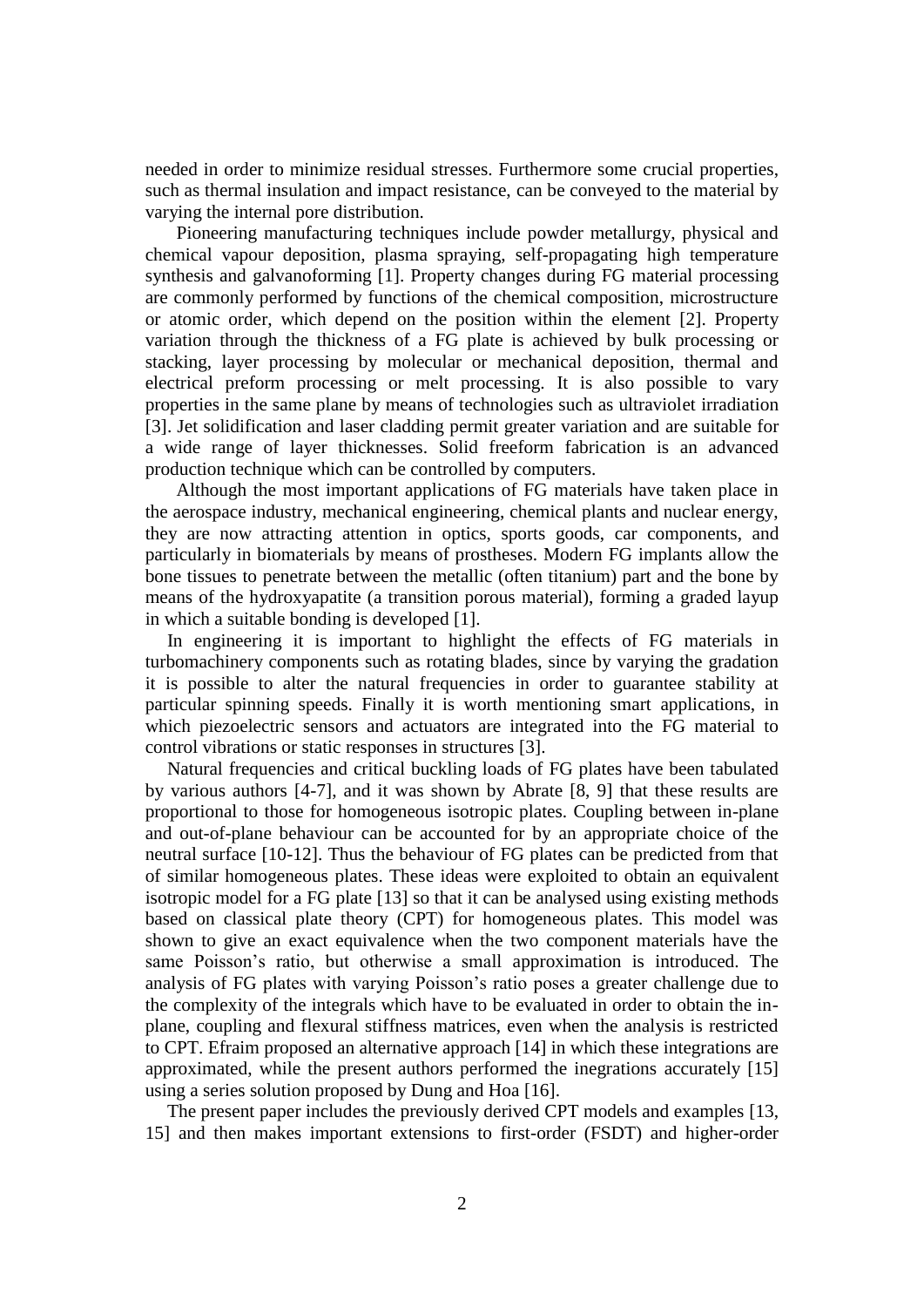(HSDT) shear deformation theory so as to permit accurate solutions for thick functionally graded plates. Section 2 introduces an equivalent (single layer) isotropic plate model for use with CPT under the assumption that Poisson's ratio does not vary through the thickness of the plate. This assumption is relaxed in Section 3, where an exactly equivalent plate composed of two isotropic layers is derived for CPT by solving an inverse problem to satisfy six independent stiffness requirements. Section 4 demonstrates that the extension of these models to FSDT is trivial, and then outlines extensions to HSDT giving equivalent plates with three and four layers, respectively. The numerical results in Section 5 verify the proposed models, and also demonstrate its accuracy in finding critical buckling loads and natural frequencies of FG plates, using the different plate theories. Section 6 summarises the conclusions and suggests further extensions to the method.

# **2 Equivalent isotropic plate for CPT with constant Poisson's ratio**

Consider a FG plate of thickness  $h$  lying in the xy plane with the origin at midsurface, having material properties which vary through the thickness  $(z)$  direction. Using standard notation, the plate constitutive relations of CPT are written as

$$
\mathbf{N} = \mathbf{A}\boldsymbol{\varepsilon}_0 + \mathbf{B}\boldsymbol{\kappa} \qquad \qquad \mathbf{M} = \mathbf{B}\boldsymbol{\varepsilon}_0 + \mathbf{D}\boldsymbol{\kappa} \qquad (1)
$$

where the vectors N, M,  $\epsilon_0$  and  $\kappa$  contain perturbation membrane forces per unit length, perturbation bending and twisting moments per unit length, perturbation mid-surface membrane strains, and perturbation curvatures and twist, respectively. The membrane, coupling and out-of-plane stiffness matrices are given by

$$
\mathbf{A} = \int_{-h/2}^{h/2} E(z) \mathbf{Q}(z) dz \quad \mathbf{B} = \int_{-h/2}^{h/2} E(z) \mathbf{Q}(z) z dz \quad \mathbf{D} = \int_{-h/2}^{h/2} E(z) \mathbf{Q}(z) z^2 dz \quad (2)
$$

respectively, where

$$
\mathbf{Q}(z) = \begin{bmatrix} Q_{11}(z) & Q_{12}(z) & 0 \\ Q_{12}(z) & Q_{11}(z) & 0 \\ 0 & 0 & Q_{66}(z) \end{bmatrix}
$$
 (3)

with

$$
Q_{11}(z) = \frac{1}{1 - \nu(z)^2} \qquad Q_{12}(z) = \nu(z)Q_{11}(z)
$$
  
\n
$$
Q_{66}(z) = \frac{1}{2}(Q_{11}(z) - Q_{12}(z))
$$
\n(4)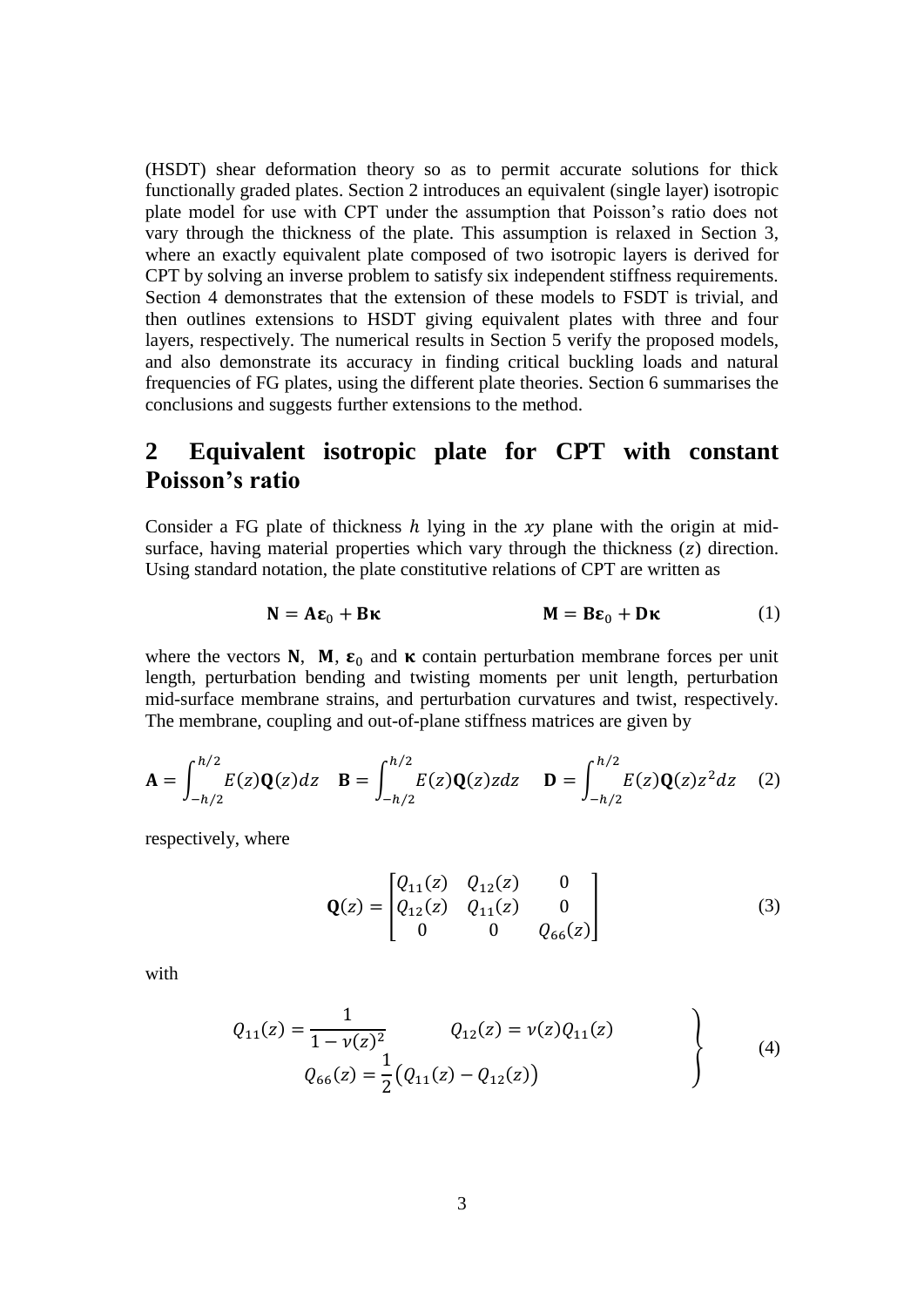Young's modulus  $E(z)$ , Poisson's ratio  $v(z)$  and density  $\rho(z)$  are assumed to vary through the thickness according to the rule of mixtures

$$
E(z) = E_m + V(z)E_\delta \qquad \nu(z) = \nu_m + V(z)\nu_\delta \qquad \rho(z) = \rho_m + V(z)\rho_\delta \qquad (5)
$$

where

$$
E_{\delta} = E_r - E_m \qquad \qquad \nu_{\delta} = \nu_r - \nu_m \qquad \qquad \rho_{\delta} = \rho_r - \rho_m \tag{6}
$$

Here, subscripts  $m$  and  $r$  denote the properties of the metal and reinforcement components, respectively, and  $V(z)$  is a function representing the volume fraction of the reinforcement, which is assumed to follow the commonly encountered power law

$$
V(z) = \left(\frac{1}{2} + \frac{z}{h}\right)^n\tag{7}
$$

The non-negative volume fraction index  $n$  controls the variation of the properties of the FG plate, as illustrated in Figure 1. As  $n$  approaches zero the plate consists essentially of reinforcement material, while as  $n$  approaches infinity it consists essentially of matrix material.

If both materials have the same Poisson's ratio  $\nu_m = \nu_r = \nu_0$ , then

$$
\mathbf{A} = A_F \mathbf{Q}_0 \qquad \qquad \mathbf{B} = B_F \mathbf{Q}_0 \qquad \qquad \mathbf{D} = D_F \mathbf{Q}_0 \qquad \qquad (8)
$$

where



Figure 1. Variation of Young's modulus through the thickness of a FG plate with volume fraction index  $n$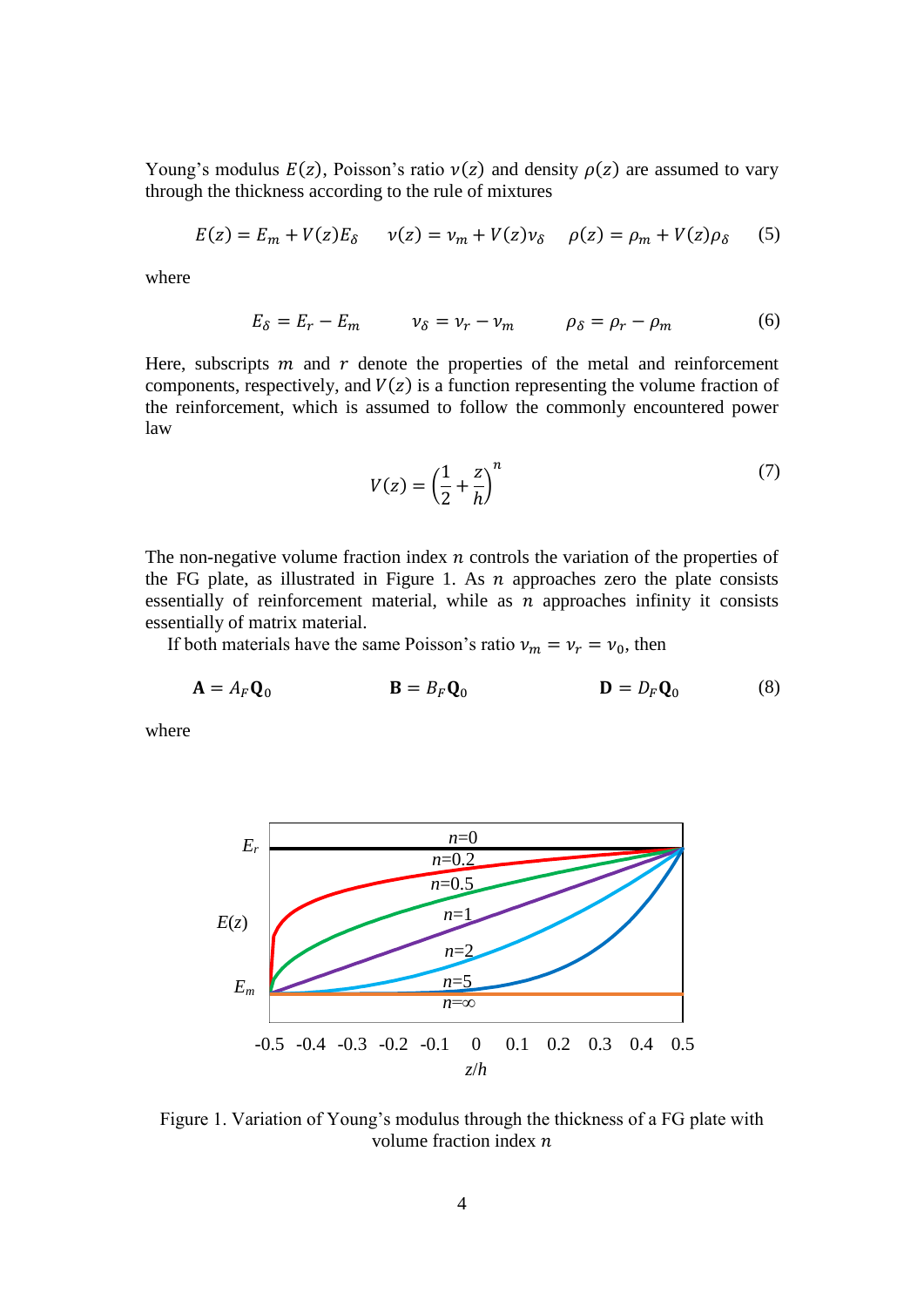$$
\mathbf{Q}(z) \equiv \mathbf{Q}_0 = \frac{1}{1 - \nu_0^2} \begin{bmatrix} 1 & \nu_0 & 0 \\ \nu_0 & 1 & 0 \\ 0 & 0 & \frac{1}{2} (1 - \nu_0) \end{bmatrix}
$$
(9)

and

$$
A_F = \int_{-h/2}^{h/2} E(z)dz = h\left(E_m + \frac{E_\delta}{n+1}\right)
$$
  
\n
$$
B_F = \int_{-h/2}^{h/2} E(z)zdz = \frac{h^2}{2} \frac{nE_\delta}{(n+1)(n+2)}
$$
  
\n
$$
h/2 = \frac{h/2}{2} \left(\frac{n+1}{n+2}\right)
$$
 (10)

$$
D_F = \int_{-h/2}^{h/2} E(z)z^2 dz = \frac{h^3}{12} \bigg[ E_m + \frac{3(n^2 + n + 2)E_\delta}{(n + 1)(n + 2)(n + 3)} \bigg]
$$

The presence of  $B_F$  indicates coupling between the in-plane and out-of-plane behaviour.

Now consider an isotropic plate of thickness  $h^*$ , Young's modulus  $E^*$ , Poisson's ratio  $v^* = v_0$ , whose neutral surface is offset by  $\delta^*$  above the geometric midsurface. The membrane, coupling and out-of-plane stiffness matrices are given by

$$
\mathbf{A} = E^* h^* \mathbf{Q}_0 \qquad \qquad \mathbf{B} = E^* h^* \delta^* \mathbf{Q}_0 \qquad \qquad \mathbf{D} = E^* \left( \frac{h^{*3}}{12} + h^* \delta^{*2} \right) \mathbf{Q}_0 \quad (11)
$$

and is therefore equivalent to the FG plate of Equation (8) if

$$
\delta^* = \frac{B_F}{A_F} \qquad h^* = \sqrt{12\left(\frac{D_F}{A_F} - \frac{B_F^2}{A_F^2}\right)} \qquad E^* = \frac{A_F}{h^*} \qquad (12)
$$

For vibration analysis an equivalent density  $\rho^*$  is also defined, so that the mass per unit area  $\rho^* h^*$  of the equivalent plate is equal to that of the FG plate, i.e.

$$
\rho^* = \left(\frac{h}{h^*}\right)\left(\rho_m + \frac{\rho_\delta}{n+1}\right) \tag{13}
$$

Equations (12) and (13) give an exact isotropic equivalence for FG plates with constant Poisson's ratio. For cases where Poisson's ratio varies through the thickness of the plate, an approximate solution was proposed [13] in which the Poisson's ratio for the equivalent isotropic plate took the mean value for the FG plate, i.e.

$$
\nu^* = \left(\nu_m + \frac{\nu_\delta}{n+1}\right) \tag{14}
$$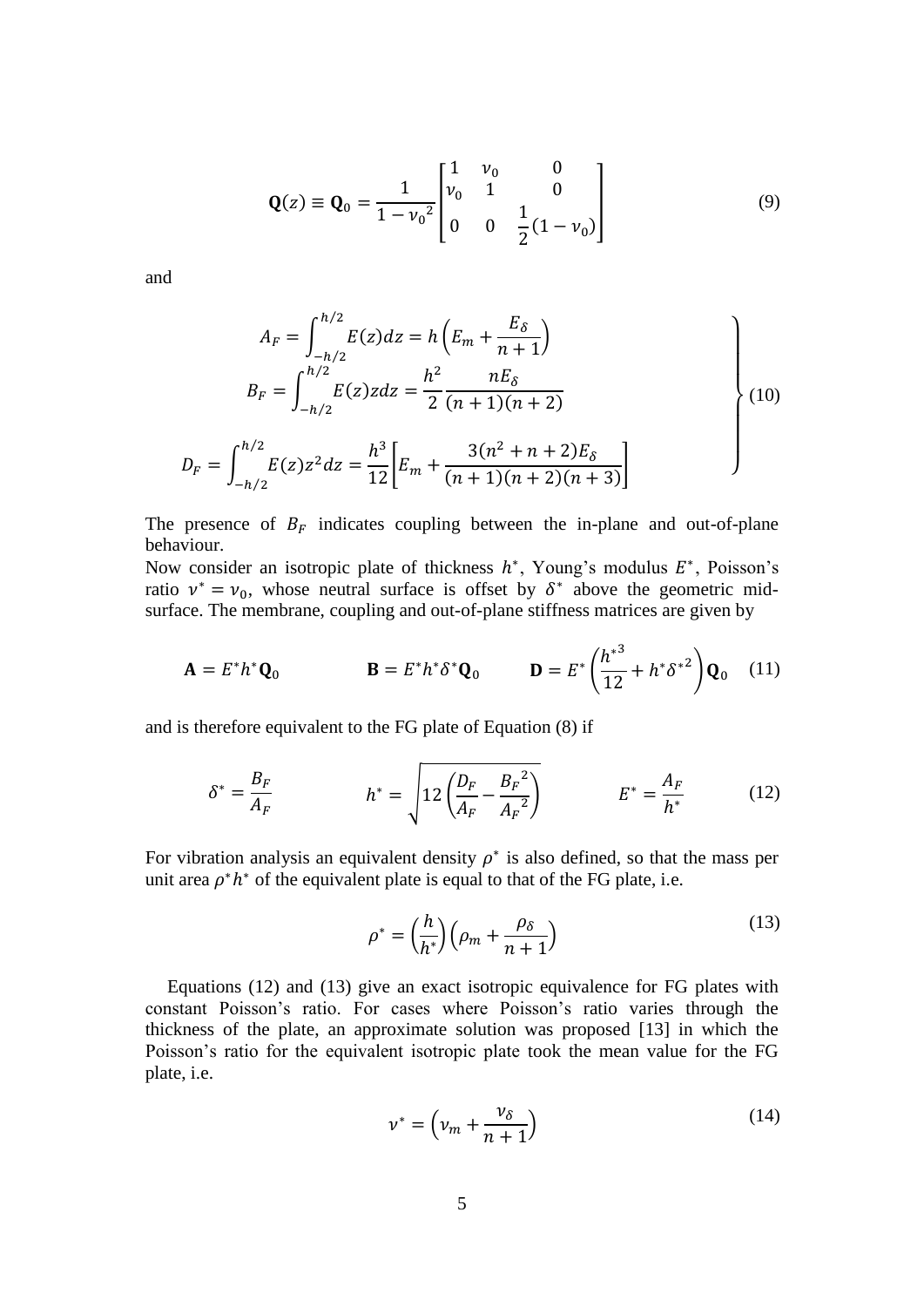# **3 Equivalent two layer plate for CPT with varying Poisson's ratio**

# **3.1 Normalised stiffness matrices for FG plate**

When Poisson's ratio varies through the thickness of the FG plate, Equations (2) cannot be simplified to the form of Equations (8), because the integrations become more complicated on account of the terms in  $v(z)$  appearing in the denominators of Equation (4). The independent elements of  $A$ ,  $B$  and  $D$  must be evaluated as

$$
A_{11} = \int_{-h/2}^{h/2} \frac{E(z)}{1 - v(z)^2} dz \qquad A_{12} = \int_{-h/2}^{h/2} \frac{E(z)v(z)}{1 - v(z)^2} dz
$$
  
\n
$$
B_{11} = \int_{-h/2}^{h/2} \frac{E(z)}{1 - v(z)^2} dz \qquad B_{12} = \int_{-h/2}^{h/2} \frac{E(z)v(z)}{1 - v(z)^2} dz
$$
  
\n
$$
D_{11} = \int_{-h/2}^{h/2} \frac{E(z)}{1 - v(z)^2} z^2 dz \qquad D_{12} = \int_{-h/2}^{h/2} \frac{E(z)v(z)}{1 - v(z)^2} z^2 dz
$$
 (15)

Note that as a result of Equation (4),

$$
A_{66} = \frac{1}{2}(A_{11} - A_{12}) \quad B_{66} = \frac{1}{2}(B_{11} - B_{12}) \quad D_{66} = \frac{1}{2}(D_{11} - D_{12}) \tag{16}
$$

Writing

$$
\zeta = \frac{1}{2} + \frac{z}{h} \qquad \bar{E}_{\delta} = \frac{E_{\delta}}{E_m} \tag{17}
$$

Equations (15) can be written in non-dimensional form as

$$
\bar{A}_{11} = \frac{A_{11}}{E_m h} = I_0 + \bar{E}_{\delta} I_n
$$
\n
$$
\bar{A}_{12} = \frac{A_{12}}{E_m h} = \nu_m I_0 + (\nu_{\delta} + \bar{E}_{\delta} \nu_m) I_n + \bar{E}_{\delta} \nu_{\delta} I_{2n}
$$
\n(18)

$$
\begin{aligned}\n\bar{B}_{11} &= \frac{2B_{11}}{E_m h^2} = (2I_1 - I_0) + \bar{E}_{\delta}(2I_{n+1} - I_n) \\
\bar{B}_{12} &= \frac{2B_{12}}{E_m h^2} = \nu_m (2I_1 - I_0) + (\nu_{\delta} + \bar{E}_{\delta} \nu_m)(2I_{n+1} - I_n) \\
&\quad + \bar{E}_{\delta} \nu_{\delta}(2I_{2n+1} - I_{2n})\n\end{aligned} \tag{19}
$$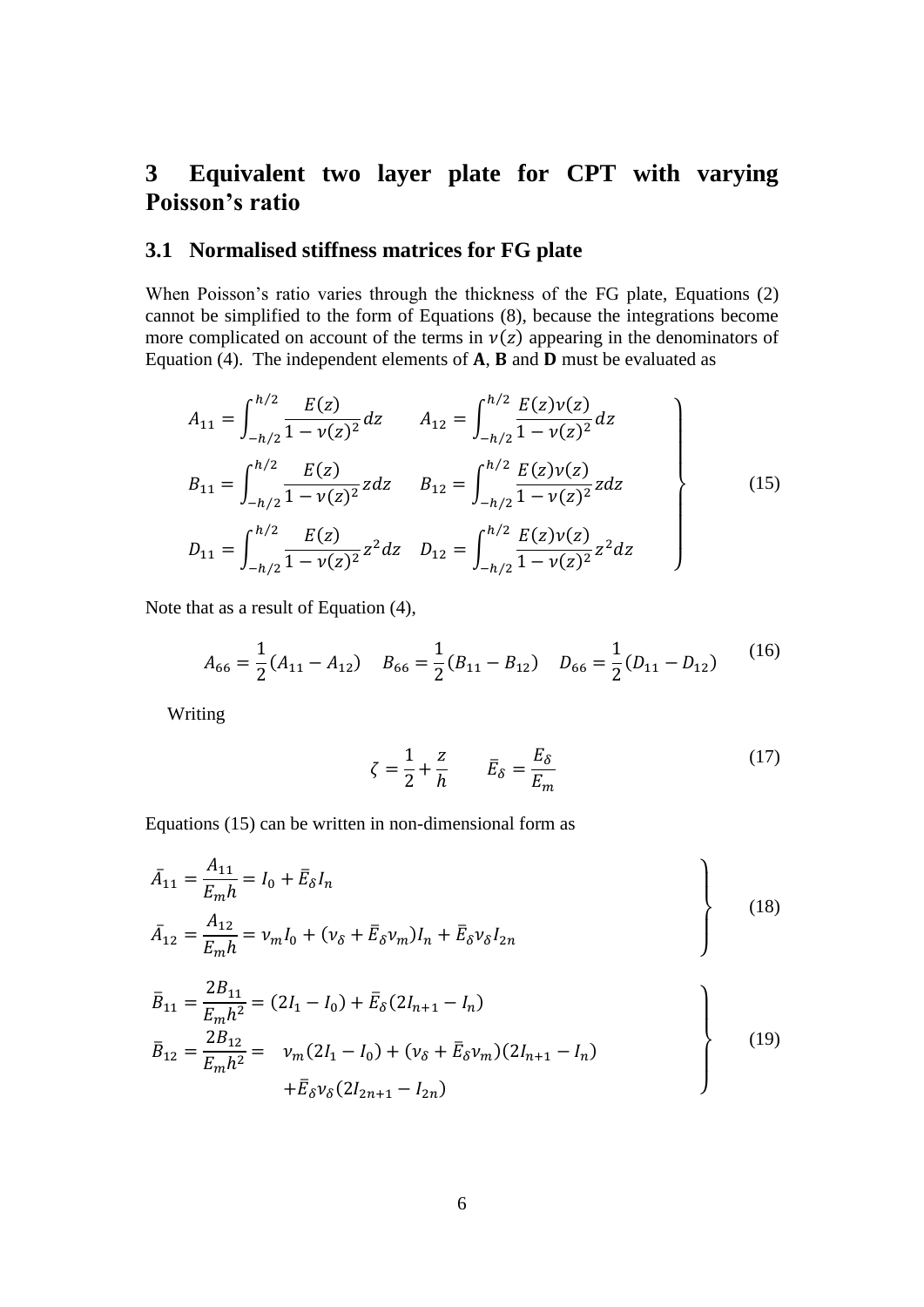$$
\overline{D}_{11} = \frac{12D_{11}}{E_m h^3} = (12I_2 - 12I_1 + 3I_0) + \overline{E}_{\delta}(12I_{n+2} - 12I_{n+1} + 3I_n)
$$
\n
$$
\overline{D}_{12} = \frac{12D_{12}}{E_m h^3} = \nu_m (12I_2 - 12I_1 + 3I_0)
$$
\n
$$
+ (\nu_{\delta} + \overline{E}_{\delta} \nu_m)(12I_{n+2} - 12I_{n+1} + 3I_n)
$$
\n
$$
+ \overline{E}_{\delta} \nu_{\delta}(12I_{2n+2} - 12I_{2n+1} + 3I_{2n})
$$
\n(20)

where the integrals

$$
I_k = \int_0^1 \frac{\zeta^k}{1 - (\nu_m + \nu_\delta \zeta^n)^2} d\zeta
$$
 (21)

are evaluated by means of the series solution [16]

$$
I_k = \frac{1}{2} \sum_{r=0}^{\infty} \frac{c_r}{k + rn + 1}
$$
 (22)

with

$$
c_r = \left[\frac{1}{(1 - \nu_m)^{r+1}} + \frac{(-1)^r}{(1 + \nu_m)^{r+1}}\right] \nu_\delta^r \tag{23}
$$

## **3.2 Normalised stiffness matrices for two layer plate**

Consider the plate shown in Figure 2, which is made from two layers of different isotropic materials. The figure shows the thicknesses  $(h_1, h_2)$ , Young's moduli  $(E_1, E_2)$  and Poisson's ratios  $(v_1, v_2)$  of the two layers. The thicknesses and Young's moduli can be expressed in non-dimensional form as

$$
h_1 = \eta_1 h \qquad h_2 = \eta_2 h \qquad E_1 = e_1 E_m \qquad E_2 = e_2 E_m \tag{24}
$$

Application of Equation (2) gives the independent elements of the stiffness matrices  $A$ ,  $B$  and  $D$  in non-dimensional form as

| <b>U</b> 1 | $E_1, v_1$ |  |
|------------|------------|--|
| $n_2$      | $E_2, v_2$ |  |

Figure 2: Equivalent two layer plate.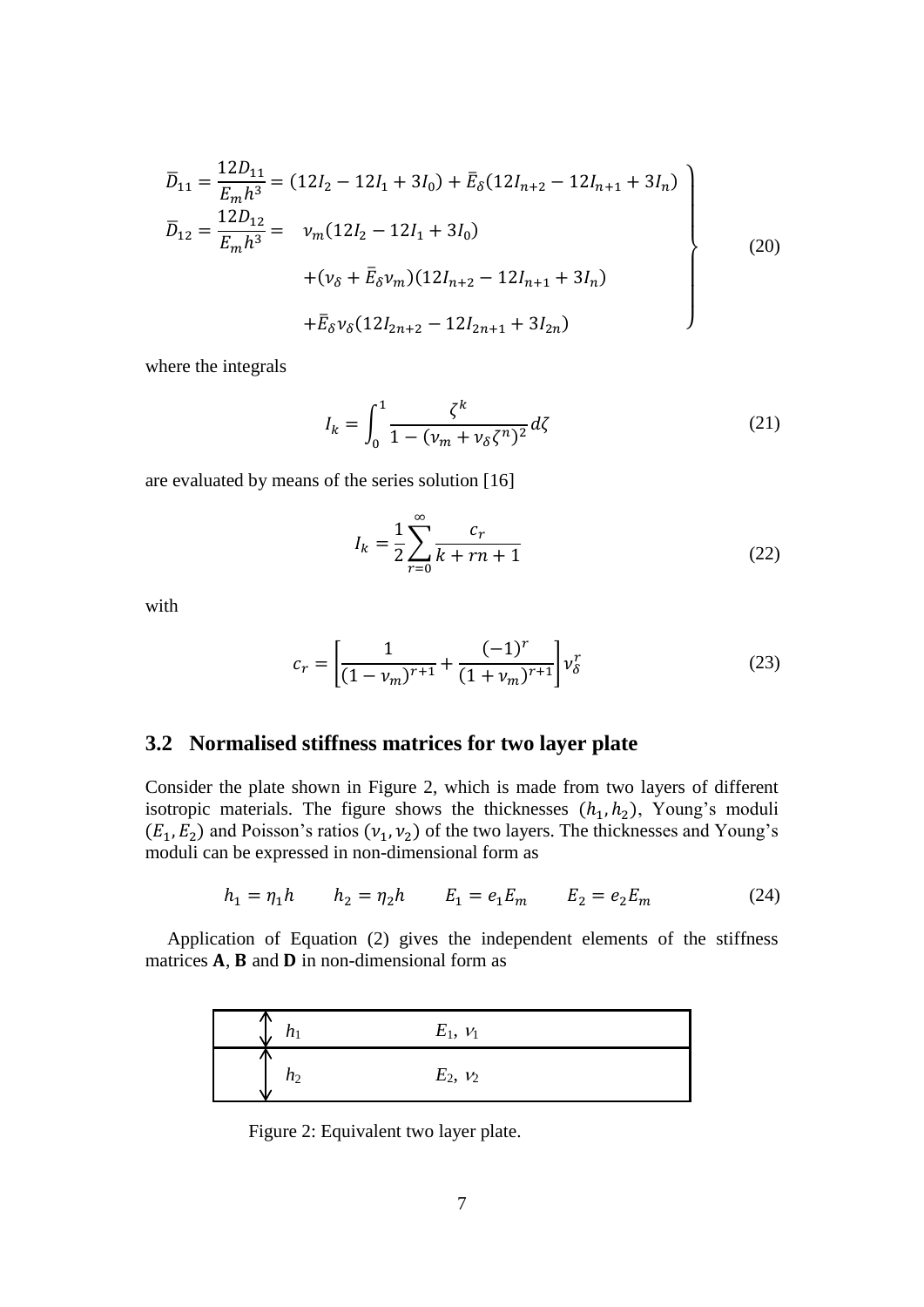$$
\bar{A}_{11}^{*} = \frac{A_{11}}{E_m h} = K_1 + K_2 \qquad \bar{A}_{12}^{*} = \frac{A_{12}}{E_m h} = \nu_1 K_1 + \nu_2 K_2
$$
\n
$$
\bar{B}_{11}^{*} = \frac{2B_{11}}{E_m h^2} = L_1 + L_2 \qquad \bar{B}_{12}^{*} = \frac{2B_{12}}{E_m h^2} = \nu_1 L_1 + \nu_2 L_2
$$
\n
$$
\bar{D}_{11}^{*} = \frac{12D_{11}}{E_m h^3} = M_1 + M_2 \qquad \bar{D}_{12}^{*} = \frac{12D_{12}}{E_m h^3} = \nu_1 M_1 + \nu_2 M_2
$$
\n(25)

where

$$
K_1 = \frac{e_1 \eta_1}{1 - v_1^2} \qquad K_2 = \frac{e_2 \eta_2}{1 - v_2^2} \tag{26}
$$

$$
L_1 = -K_1 \eta_2 \qquad L_2 = K_2 \eta_1 \tag{27}
$$

$$
M_1 = K_1(\eta_1^2 + 3\eta_2^2) \qquad M_2 = K_2(3\eta_1^2 + \eta_2^2)
$$
 (28)

# **3.3 Equivalence of FG plate and two layer plate**

Suppose that the non-dimensional stiffnesses of a FG plate and the two layer plate of Section 3.2 have been calculated by Equations (18)-(20) and (25), respectively. Then, for analysis using CPT, the two plates are exactly equivalent if

$$
[\bar{A}_{11}^* \quad \bar{A}_{12}^* \quad \bar{B}_{11}^* \quad \bar{B}_{12}^* \quad \bar{D}_{11}^* \quad \bar{D}_{12}^*]^T = [\bar{A}_{11} \quad \bar{A}_{12} \quad \bar{B}_{11} \quad \bar{B}_{12} \quad \bar{D}_{11} \quad \bar{D}_{12}]^T \tag{29}
$$

i.e. if

$$
K_1 = \frac{-\alpha_2}{\nu_1 - \nu_2} \qquad K_2 = \frac{\alpha_1}{\nu_1 - \nu_2} \tag{30}
$$

$$
L_1 = \frac{-\beta_2}{\nu_1 - \nu_2} \qquad L_2 = \frac{\beta_1}{\nu_1 - \nu_2} \tag{31}
$$

$$
M_1 = \frac{-\delta_2}{\nu_1 - \nu_2} \qquad M_2 = \frac{\delta_1}{\nu_1 - \nu_2} \tag{32}
$$

where

$$
\alpha_1 = v_1 \bar{A}_{11} - \bar{A}_{12} \qquad \alpha_2 = v_2 \bar{A}_{11} - \bar{A}_{12} \tag{33}
$$

$$
\beta_1 = v_1 \bar{B}_{11} - \bar{B}_{12} \qquad \beta_2 = v_2 \bar{B}_{11} - \bar{B}_{12} \qquad (34)
$$

$$
\delta_1 = \nu_1 \overline{D}_{11} - \overline{D}_{12} \qquad \delta_2 = \nu_2 \overline{D}_{11} - \overline{D}_{12} \tag{35}
$$

Thus from Equations (33)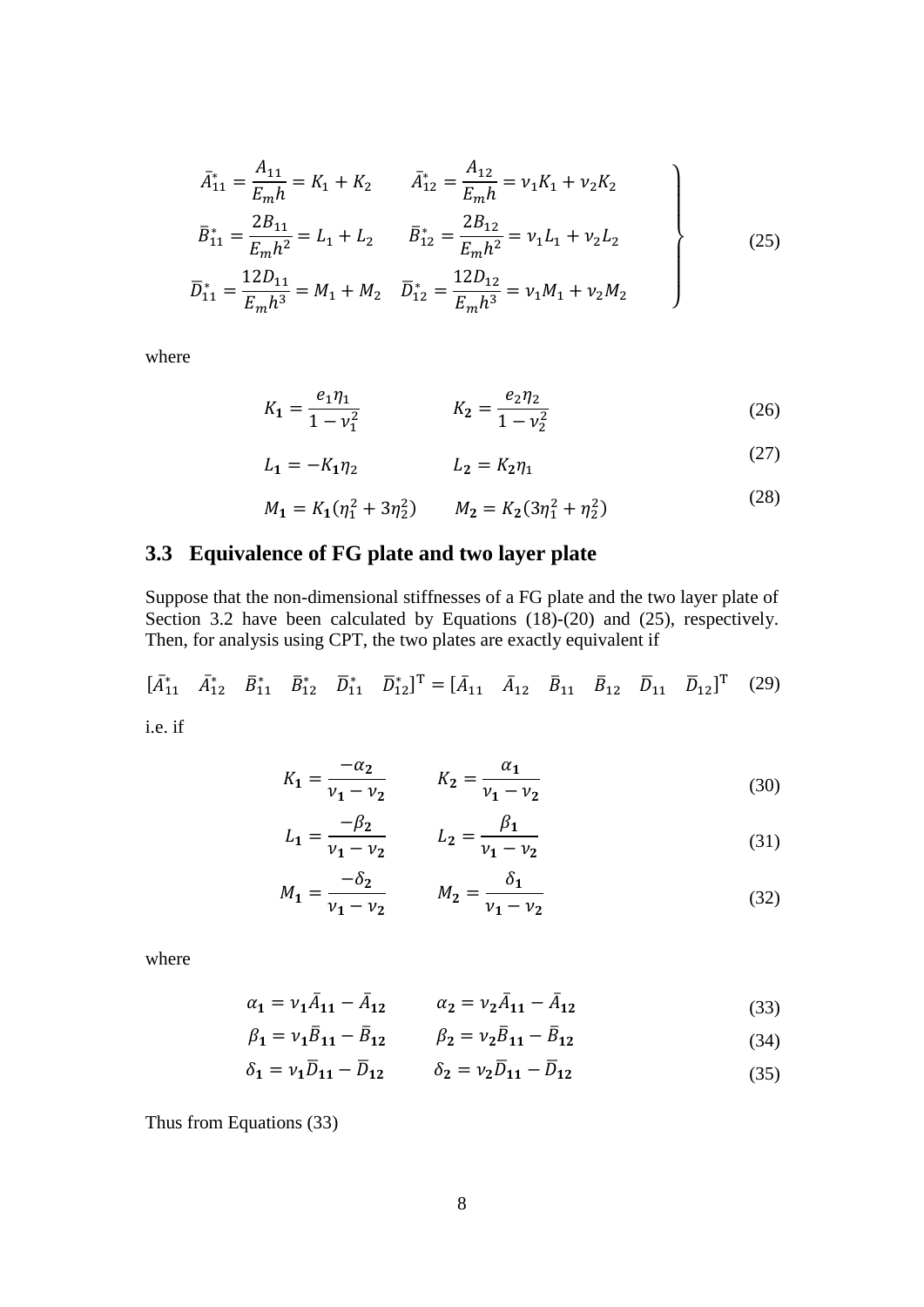$$
v_1 = \frac{\alpha_1 + \bar{A}_{12}}{\bar{A}_{11}} \qquad v_2 = \frac{\alpha_2 + \bar{A}_{12}}{\bar{A}_{11}} \qquad (36)
$$

and in Equations (34) and (35)

$$
\beta_1 = \frac{(\alpha_1 + \bar{A}_{12})\bar{B}_{11}}{\bar{A}_{11}} - \bar{B}_{12} \qquad \beta_2 = \frac{(\alpha_2 + \bar{A}_{12})\bar{B}_{11}}{\bar{A}_{11}} - \bar{B}_{12} \tag{37}
$$

$$
\delta_1 = \frac{(\alpha_1 + \bar{A}_{12})\bar{D}_{11}}{\bar{A}_{11}} - \bar{D}_{12} \qquad \delta_2 = \frac{(\alpha_2 + \bar{A}_{12})\bar{D}_{11}}{\bar{A}_{11}} - \bar{D}_{12} \tag{38}
$$

Then, from Equations (27), (30), (31) and (37),

$$
\eta_1 = \frac{L_2}{K_2} = \frac{\beta_1}{\alpha_1} = b_1 - b_2 \xi_1 \qquad \eta_2 = -\frac{L_1}{K_1} = -\frac{\beta_2}{\alpha_2} = -b_1 + b_2 \xi_2 \qquad (39)
$$

where

$$
\xi_1 = \frac{1}{\alpha_1} \qquad \xi_2 = \frac{1}{\alpha_2} \qquad b_1 = \frac{\bar{B}_{11}}{\bar{A}_{11}} \qquad b_2 = \bar{B}_{12} - \frac{\bar{A}_{12}\bar{B}_{11}}{\bar{A}_{11}} \tag{40}
$$

Also, from Equations (28), (30), (32) and (38),

$$
\frac{M_1}{K_1} = \frac{\delta_2}{\alpha_2} = \eta_1^2 + 3\eta_2^2 = d_1 - \frac{d_2(b_1 + \eta_2)}{b_2}
$$
(41)

$$
\frac{M_2}{K_2} = \frac{\delta_1}{\alpha_1} = 3\eta_1^2 + \eta_2^2 = d_1 - \frac{d_2(b_1 - \eta_1)}{b_2}
$$
(42)

where

$$
d_1 = \frac{\overline{D}_{11}}{\overline{A}_{11}} \qquad d_2 = \overline{D}_{12} - \frac{\overline{A}_{12}\overline{D}_{11}}{\overline{A}_{11}} \qquad (43)
$$

Taking the difference between the simultaneous Equations (41) and (42),

$$
2(\eta_2^2 - \eta_1^2) = -\frac{d_2(\eta_1 + \eta_2)}{b_2} \tag{44}
$$

which, since the total thickness of the equivalent plate  $(\eta_1 + \eta_2)h$  cannot equal zero, implies that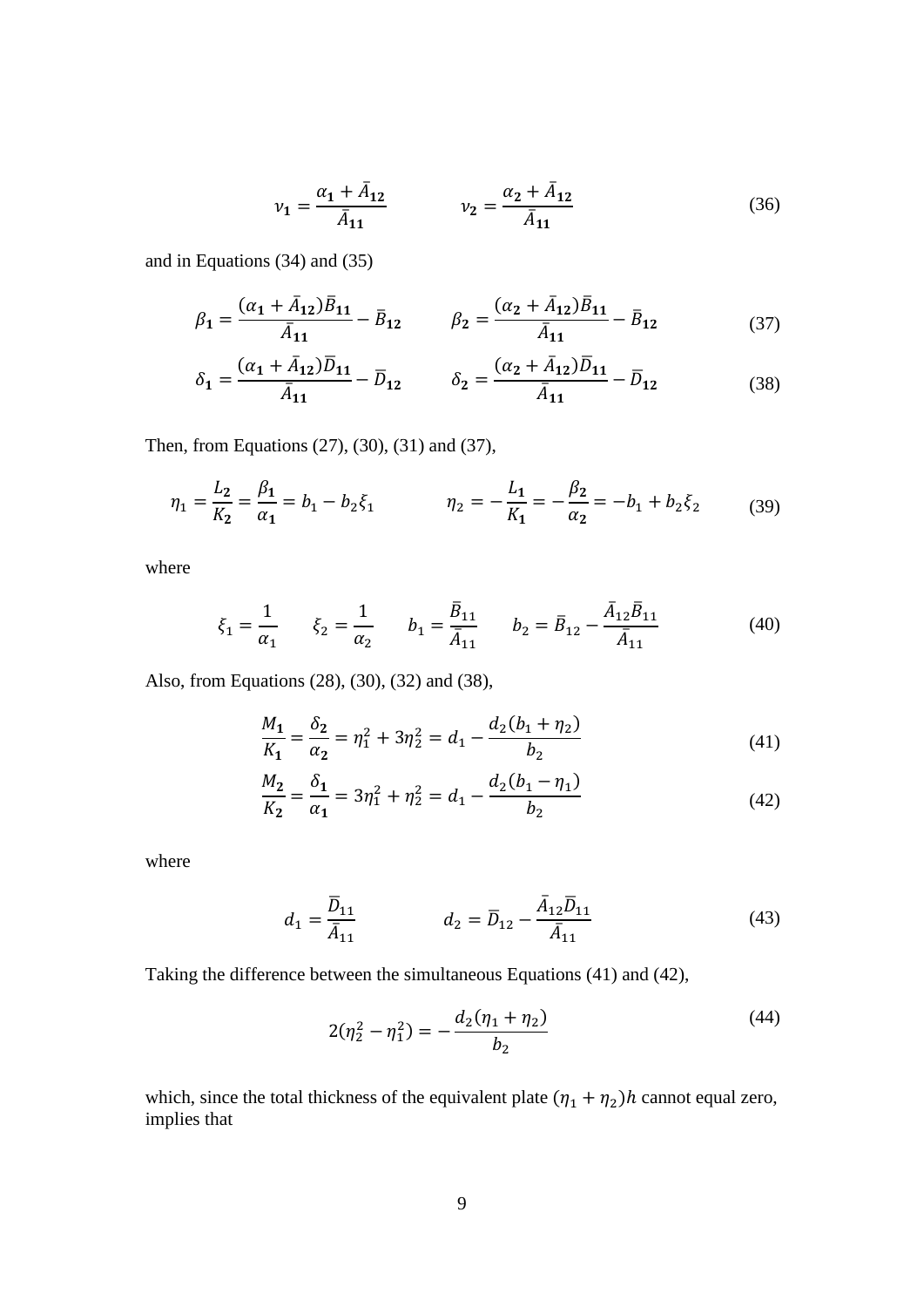$$
\eta_2 = \eta_1 - \frac{d_2}{2b_2} \tag{45}
$$

Substituting Equation (45) into the sum of Equations (41) and (42) gives

$$
8\eta_1^2 - 4\frac{d_2}{b_2}\eta_1 + \left(\frac{d_2^2}{2b_2^2} - \frac{2(d_1b_2 - d_2b_1)}{b_2}\right) = 0\tag{46}
$$

Solving Equation (46), using Equation (45) and ignoring negative roots,

$$
\eta_1 = \left( u + \sqrt{v} \right) \qquad \eta_2 = \left( -u + \sqrt{v} \right) \tag{47}
$$

where

$$
u = \frac{d_2}{4b_2} \qquad \qquad v = \frac{(d_1b_2 - d_2b_1)}{4b_2} \tag{48}
$$

The thicknesses of the two layers are now obtained from Equation (24) as

$$
h_1 = \eta_1 h \qquad \qquad h_2 = \eta_2 h \tag{49}
$$

The Poisson's ratios are obtained from Equations (36), (39) and (40) as

$$
\nu_1 = \frac{1}{\bar{A}_{11}} \left( \frac{b_2}{b_1 - \eta_1} + \bar{A}_{12} \right) \qquad \nu_2 = \frac{1}{\bar{A}_{11}} \left( \frac{b_2}{b_1 + \eta_2} + \bar{A}_{12} \right) \tag{50}
$$

Finally, the Young's moduli are found from Equations (24), (26) and (30) as

$$
E_1 = \frac{b_2(1 - v_1^2)}{\eta_1(\eta_2 + b_1)(v_2 - v_1)} E_m \qquad E_2 = \frac{b_2(1 - v_2^2)}{\eta_2(\eta_1 - b_1)(v_2 - v_1)} E_m \tag{51}
$$

For vibration analysis an equivalent density  $\rho^*$  is defined, analogously to that of Equation (13), such that the mass per unit area  $\rho^*(h_1 + h_2)$  of the equivalent plate is equal to that of the FG plate, i.e.

$$
\rho^* = \left(\frac{1}{\eta_1 + \eta_2}\right) \left(\rho_m + \frac{\rho_\delta}{n+1}\right) \tag{52}
$$

# **4 Extensions to shear deformation plate theories**

#### **4.1 First order shear deformation theory**

First order (FSDT) and higher order (HSDT) shear deformation plate theories require the satisfaction of additional constitutive relations beyond those of Equation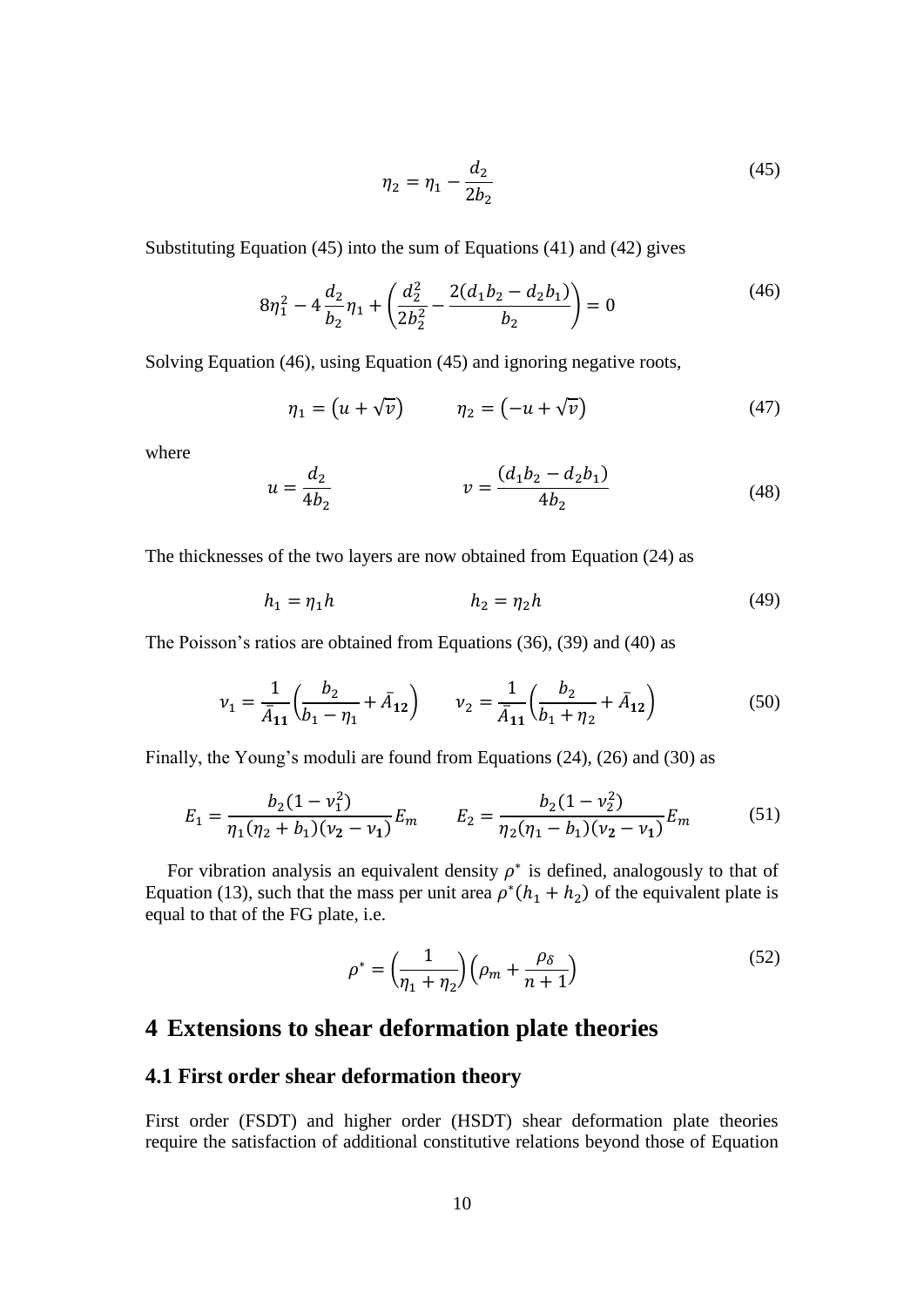(1), and the use of additional stiffness coefficients beyond those listed in Equation (2). In the case of FSDT, Equation (1) is supplemented by the constitutive relation

$$
\mathbf{T} = \mathbf{A}^s \mathbf{\gamma} \tag{53}
$$

between the transverse shear stresses  $T$  and transverse shear strains  $\gamma$ . Because the two components of the FG plate are isotropic, the additional stiffness coefficients of  $A<sup>s</sup>$  are obtained easily as

$$
A_{44} = A_{55} = f A_{66} \qquad A_{45} = 0 \tag{54}
$$

where  $f$  is the shear correction factor. Thus no additional integrations are required beyond those already used to obtain  $A_{11}$  and  $A_{12}$  under the assumptions of CPT.

#### **4.2 Higher order shear deformation theory**

In the case of HSDT, Equation (1) is replaced by the constitutive relations [17, 18]

$$
\begin{bmatrix} \mathbf{N} \\ \mathbf{M} \\ \mathbf{M}^* \end{bmatrix} = \begin{bmatrix} \mathbf{A} & \mathbf{B} & \mathbf{E} \\ \mathbf{B} & \mathbf{D} & \mathbf{F} \\ \mathbf{E} & \mathbf{F} & \mathbf{H} \end{bmatrix} \begin{bmatrix} \epsilon_0 \\ \kappa \\ \kappa^* \end{bmatrix} \qquad \qquad \begin{bmatrix} \mathbf{T} \\ \mathbf{T}^* \end{bmatrix} = \begin{bmatrix} \mathbf{A}^s & \mathbf{D}^s \\ \mathbf{D}^s & \mathbf{F}^s \end{bmatrix} \begin{bmatrix} \gamma \\ \gamma^* \end{bmatrix} \tag{55}
$$

where  $M^*$ ,  $\kappa^*$ ,  $T^*$  and  $\gamma^*$  denote higher order moments, curvatures, transverse shear stresses and transverse shear strains, respectively. Additional integrations are required to obtain the additional stiffness matrices  $E$ ,  $F$  and  $H$ , while the stiffness coefficients of  $\mathbf{D}^s$  and  $\mathbf{F}^s$  corresponding to transverse shear effects are obtained as

$$
D_{44} = D_{55} = D_{66} \qquad D_{45} = 0 F_{44} = F_{55} = F_{66} \qquad F_{45} = 0
$$
 (56)

As a result there are more independent stiffness parameters than those listed in Equations (10) or (15). Therefore an equivalent plate has to comprise more than two layers, as outlined in the following discussion.

To obtain the stiffness matrices of the FG plate, Equation (2) is augmented by

$$
\mathbf{E} = \int_{-h/2}^{h/2} E(z) \mathbf{Q}(z) z^3 dz \qquad \qquad \mathbf{F} = \int_{-h/2}^{h/2} E(z) \mathbf{Q}(z) z^4 dz
$$
\n
$$
\mathbf{H} = \int_{-h/2}^{h/2} E(z) \mathbf{Q}(z) z^6 dz \qquad (57)
$$

If Poisson's ratio remains constant through the thickness of the plate, then extension of the arguments of Section 2 leads to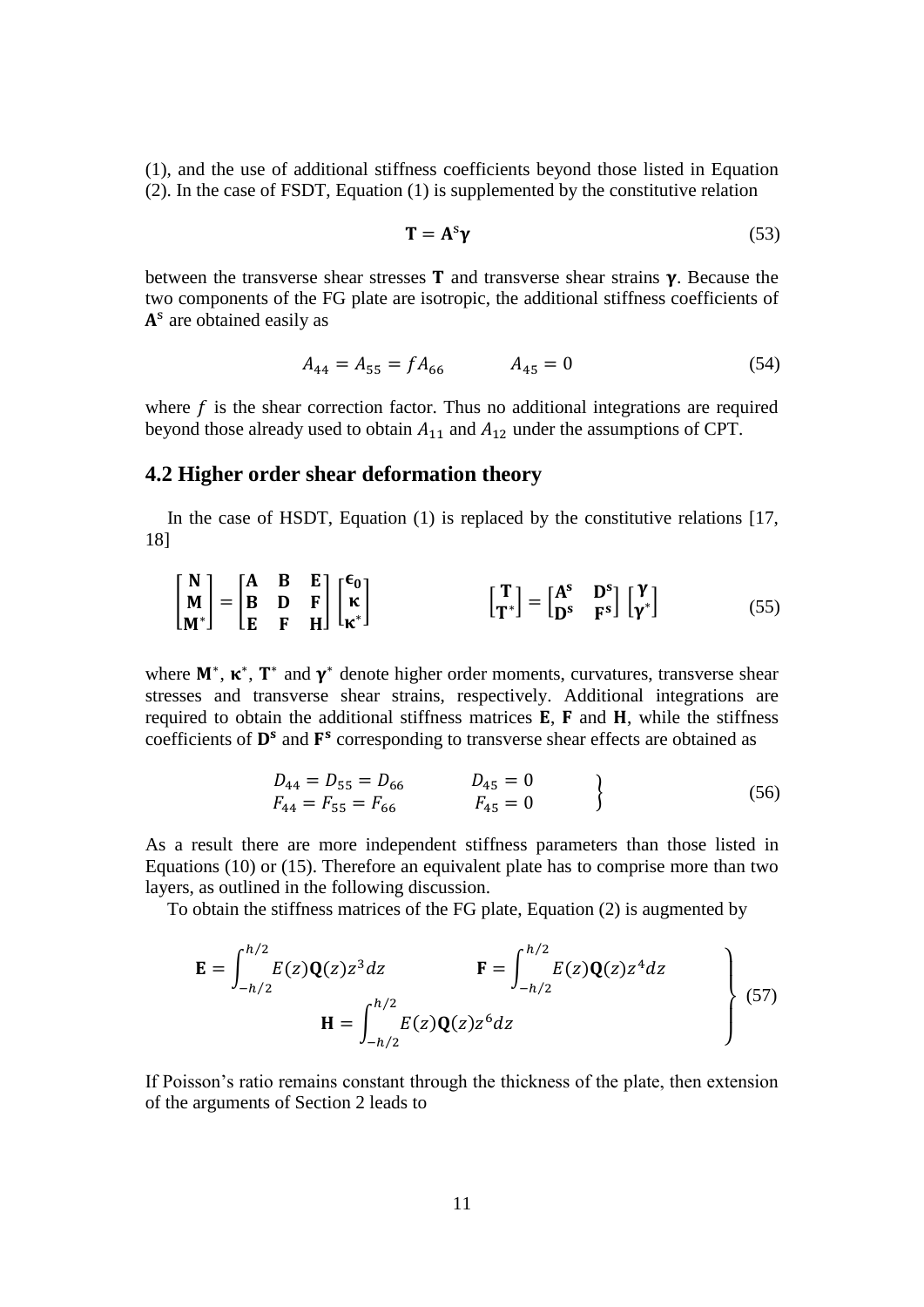$$
\mathbf{E} = E_F \mathbf{Q}_0 \qquad \qquad \mathbf{F} = F_F \mathbf{Q}_0 \qquad \qquad \mathbf{H} = H_F \mathbf{Q}_0 \qquad (58)
$$

where

$$
E_F = \int_{-h/2}^{h/2} E(z)z^3 dz \qquad F_F = \int_{-h/2}^{h/2} E(z)z^4 dz \qquad H_F = \int_{-h/2}^{h/2} E(z)z^6 dz \qquad (59)
$$

There are therefore six independent stiffness properties,  $A_F$ ,  $B_F$ ,  $D_F$ ,  $E_F$ ,  $F_F$  and  $H_F$ . An equivalent three layer plate, see Figure 3(a), can therefore be found by selecting six parameters, namely the thicknesses  $(h_1, h_2, h_3)$  and Young's moduli  $(E_1, E_2, E_3)$ of the three layers, so that the six independent stiffness properties of the equivalent plate match  $A_F$ ,  $B_F$ ,  $B_F$ ,  $E_F$ ,  $F_F$  and  $H_F$  of the FG plate. Each layer is assumed to have the same Poisson's ratio as the two components of the FG plate.

If Poisson's ratio varies through the thickness of the plate, extension of the arguments of Section 3 leads to twelve independent stiffness properties, namely those of Equation (15) augmented by

$$
E_{11} = \int_{-h/2}^{h/2} \frac{E(z)}{1 - v(z)^2} z^3 dz \quad E_{12} = \int_{-h/2}^{h/2} \frac{E(z)v(z)}{1 - v(z)^2} z^3 dz
$$
  
\n
$$
F_{11} = \int_{-h/2}^{h/2} \frac{E(z)}{1 - v(z)^2} z^4 dz \quad F_{12} = \int_{-h/2}^{h/2} \frac{E(z)v(z)}{1 - v(z)^2} z^4 dz
$$
  
\n
$$
H_{11} = \int_{-h/2}^{h/2} \frac{E(z)}{1 - v(z)^2} z^6 dz \quad H_{12} = \int_{-h/2}^{h/2} \frac{E(z)v(z)}{1 - v(z)^2} z^6 dz
$$
 (60)

An equivalent four layer plate, see Figure 3(b), can therefore be found by selecting twelve parameters, namely the thicknesses  $(h_1, h_2, h_3, h_4)$ , Young's moduli  $(E_1, E_2, E_3, E_4)$  and Poisson's ratios  $(\nu_1, \nu_2, \nu_3, \nu_4)$  of the four layers, so that the twelve independent stiffness properties of the equivalent plate match those of the FG plate given in Equations (15) and (60).

The problems of selection of the layer parameters for the HSDT analyses of this section are not readily amenable to analytic solution. However, given suitable trial solutions, they can be solved numerically using the MATLAB software [19].



Figure 3: (a) Equivalent three layer plate; (b) Equivalent four layer plate.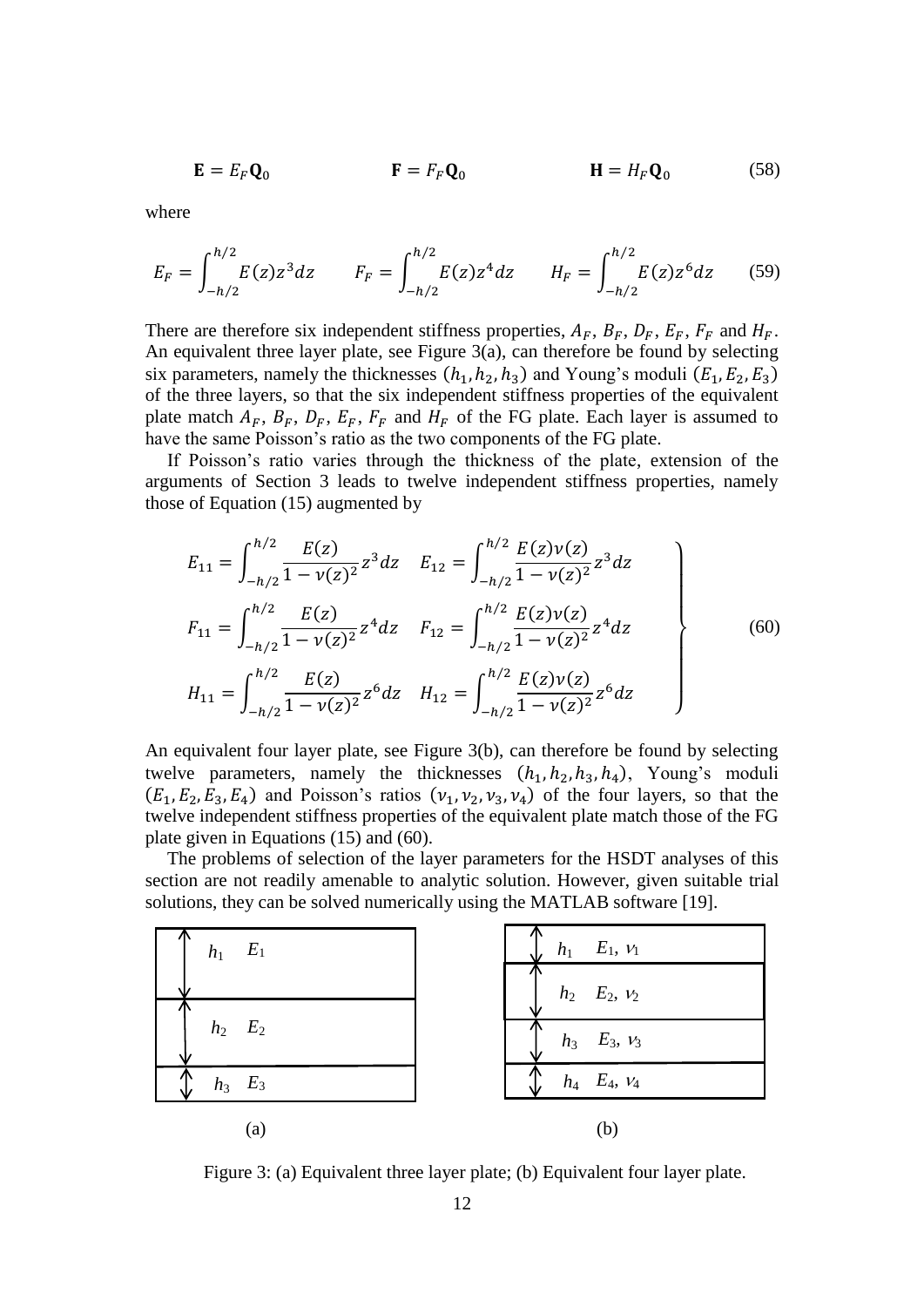| Plate       | Poisson's | No of  | No of       | Independent                               | Layer                         |
|-------------|-----------|--------|-------------|-------------------------------------------|-------------------------------|
| theory      | ratio     | layers | independent | stiffness                                 | parameters                    |
|             |           |        | stiffness   | parameters                                |                               |
|             |           |        | parameters  |                                           |                               |
| CPT or      | Constant  |        | 3           |                                           |                               |
| <b>FSDT</b> |           |        |             | $A_F, B_F, D_F$                           | $h^*, E^*, \delta^*$          |
| CPT or      |           |        |             | $A_{11}, A_{12}, B_{11}, B_{12}$          | $h_1, h_2, E_1, E_2,$         |
| <b>FSDT</b> | Varying   | 2      | 6           | $D_{11}, D_{12}$                          | $v_1, v_2$                    |
|             |           |        |             | $A_F, B_F, D_F$                           | $h_1, h_2, h_3,$              |
| <b>HSDT</b> | Constant  | 3      | 6           | $E_F, F_F, H_F$                           | $E_1, E_2, E_3$               |
|             |           |        |             | $A_{11}, A_{12}, B_{11}, B_{12}$          | $h_1, h_2, h_3, h_4,$         |
| <b>HSDT</b> | Varying   | 4      | 12          | $D_{11}, D_{12}, E_{11}, E_{12},$         | $E_1, E_2, E_3, E_4,$         |
|             |           |        |             | $F_{11}$ , $F_{12}$ , $H_{11}$ , $H_{12}$ | $v_1$ , $v_2$ , $v_3$ , $v_4$ |
|             |           |        |             |                                           |                               |

Table 1: Summary of equivalent plates for different cases.

# **5 Numerical examples**

Table 1 summarises the forms of the equivalent plates for the various cases considered in Sections 2-4. Given any FG plate, the integrations given in these sections enable calculation of the independent stiffness parameters listed in the penultimate column of Table 1. Then solution of between 3 and 12 simultaneous non-linear equations gives the layer parameters listed in the final column of the table, which define an equivalent plate, comprised of between one and four layers and having the same independent stiffness parameters. Hence structural analyses, such as the calculation of critical buckling loads or undamped natural frequencies, can then be performed using existing forms of analysis for plates composed of isotropic layers.

Alternatively, approximate solutions can be obtained by dividing the FG plate into a large number  $n_l$  of isotropic layers, each of thickness  $h/n_l$ , with the material properties for the  $i<sup>th</sup>$  layer given by Equation (5) with

$$
z = \frac{h}{2} \left( -1 + \frac{2i - 1}{n_l} \right) \tag{61}
$$

and performing analysis for the resulting laminated plate. Under the assumption that the results from such analysis converge uniformly towards exact results as  $n_l$  is increased, a set of results  $\{f_{n_l/4}, f_{n_l/2}, f_{n_l}\}$  from the layered model can be used [13] to give an extrapolated prediction

$$
\bar{f} = \frac{f_{n_l/4}f_{n_l} - (f_{n_l/2})^2}{f_{n_l/4} - 2f_{n_l/2} + f_{n_l}}
$$
(62)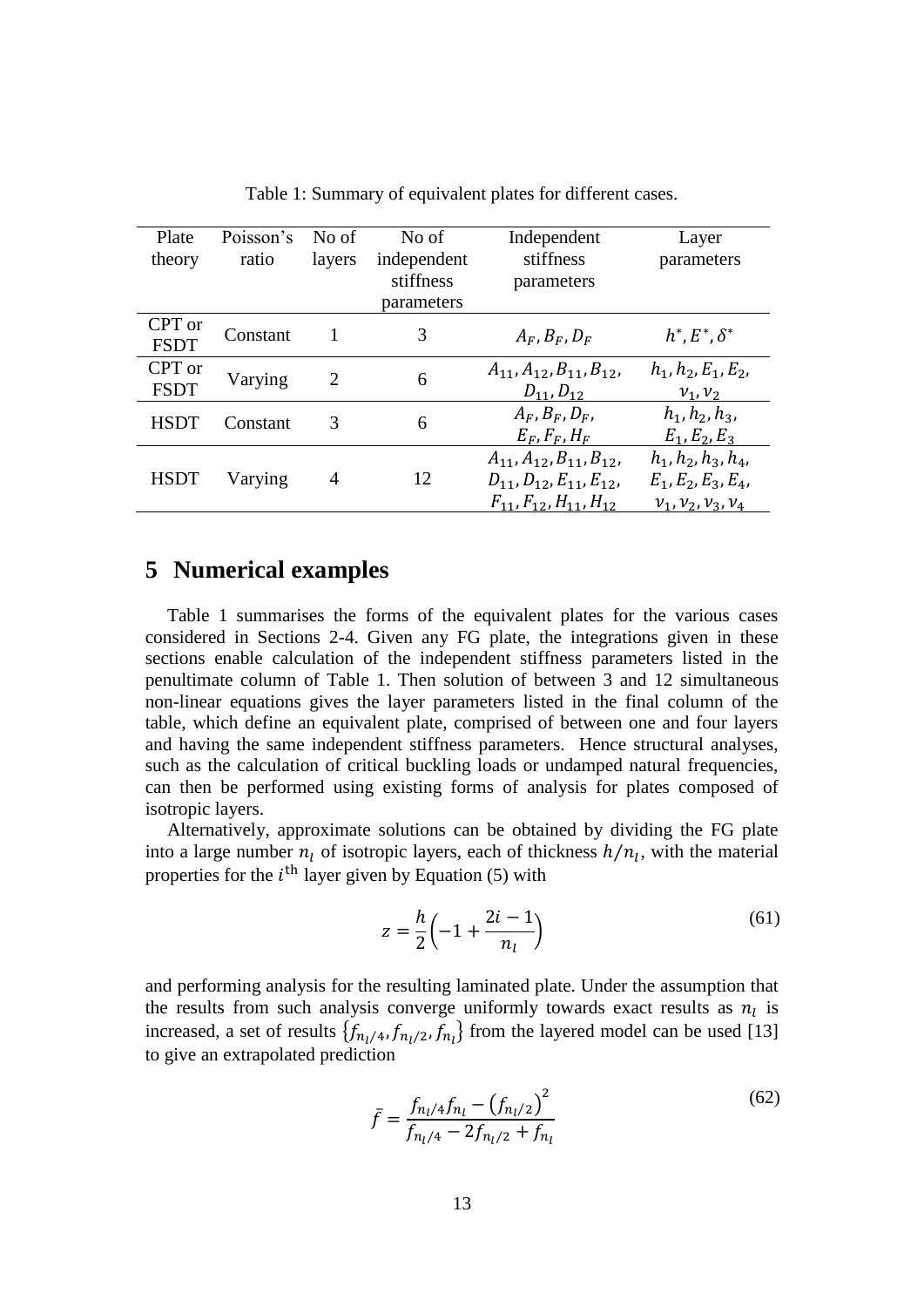where  $f_{n_l}$  represents the result found for the approximate model with  $n_l$  layers. Such predictions are taken as comparators for the equivalent isotropic and two layer models presented in this paper.

Such analysis is available in the exact strip software VICONOPT [20], which covers free vibration, critical buckling and postbuckling analysis, and optimum design, of prismatic plate assemblies. In the simplest form of the analysis, which is described in detail in [21], the mode of vibration or buckling is assumed to vary sinusoidally in the prismatic (or longitudinal) direction, giving exact solutions for isotropic and orthotropic stiffened plates and panels in the absence of shear load. Analytical or numerical solution of the governing differential equations in the transverse direction avoids the usual discretisation required by the finite element and finite strip methods. In contrast to finite element analysis, this approach does not involve separate stiffness and mass matrices, but instead yields a transcendental dynamic stiffness matrix which cannot be handled by conventional linear eigensolvers. However the Wittrick-Williams algorithm [22] permits reliable, accurate and rapid convergence on any required eigenvalue, i.e. undamped natural frequency or critical buckling load, and the results which follow represent its first application to FG plates.

#### **5.1 Properties of FG plates with constant Poisson's ratio**

The first example considered here is a FG plate of thickness  $h = 2$ mm, composed of an aluminium matrix reinforced by ceramic material. The aluminium and ceramic have Young's modulus  $E_m = 70$ GPa and  $E_r = 121$ GPa, respectively, and both materials have the same Poisson's ratio  $\nu_m = \nu_r = \nu_0 = 0.25$ . Figure 4 shows plots of the Young's modulus  $E^*$ , thickness  $h^*$  and neutral surface offset  $\delta^*$  of the equivalent isotropic plate, obtained using Equations (10) and (12) for different values of the volume fraction index  $n$ . Figure 4(a) demonstrates how the equivalent Young's modulus varies from that of the reinforcement material when  $n = 0$  to that of the matrix material as  $n$  approaches infinity, in agreement with Figure 1 which shows that these represent extreme cases where the FG plate is composed of a single isotopic material.

For these extreme cases, the equivalent isotropic plate is identical to the FG plate. Therefore it has thickness  $h^* = h$  and its neutral surface coincides with the geometric mid-surface, i.e.  $\delta^* = 0$ , as shown in Figures 4(b) and 4(c), respectively. Figure 4(b) shows that the thickness of the equivalent plate can be either larger or smaller than that of the FG plate, by up to about 3% for this example, depending on the value of  $n$ . Also, from Figure 4(c), the neutral surface of the equivalent plate is always offset above its geometric mid-surface, by up to 5% of the true thickness ℎ. It can be shown analytically from Equations (10) and (12) that the greatest offset is given by

$$
\delta^* = \frac{h}{2} \left[ \frac{(E_r - E_m)}{\left(\sqrt{E_r} + \sqrt{2E_m}\right)^2} \right]
$$
\n(63)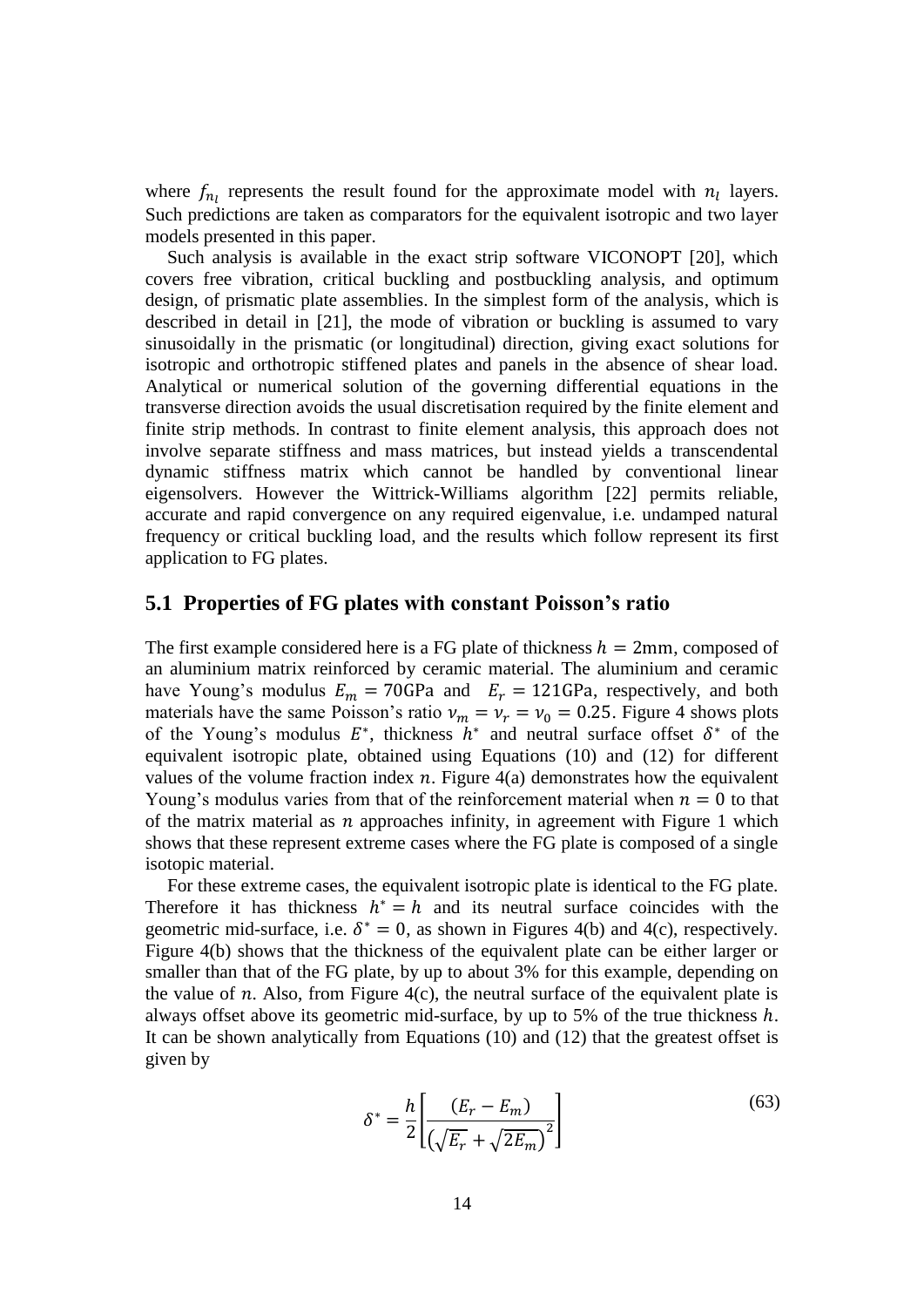

Figure 4: Plots of (a) equivalent Young's modulus  $E^*$ , (b) equivalent thickness  $h^*$ , and (c) neutral surface offset  $\delta^*$  against volume fraction index n, for an aluminiumceramic FG plate of thickness  $h = 2$ mm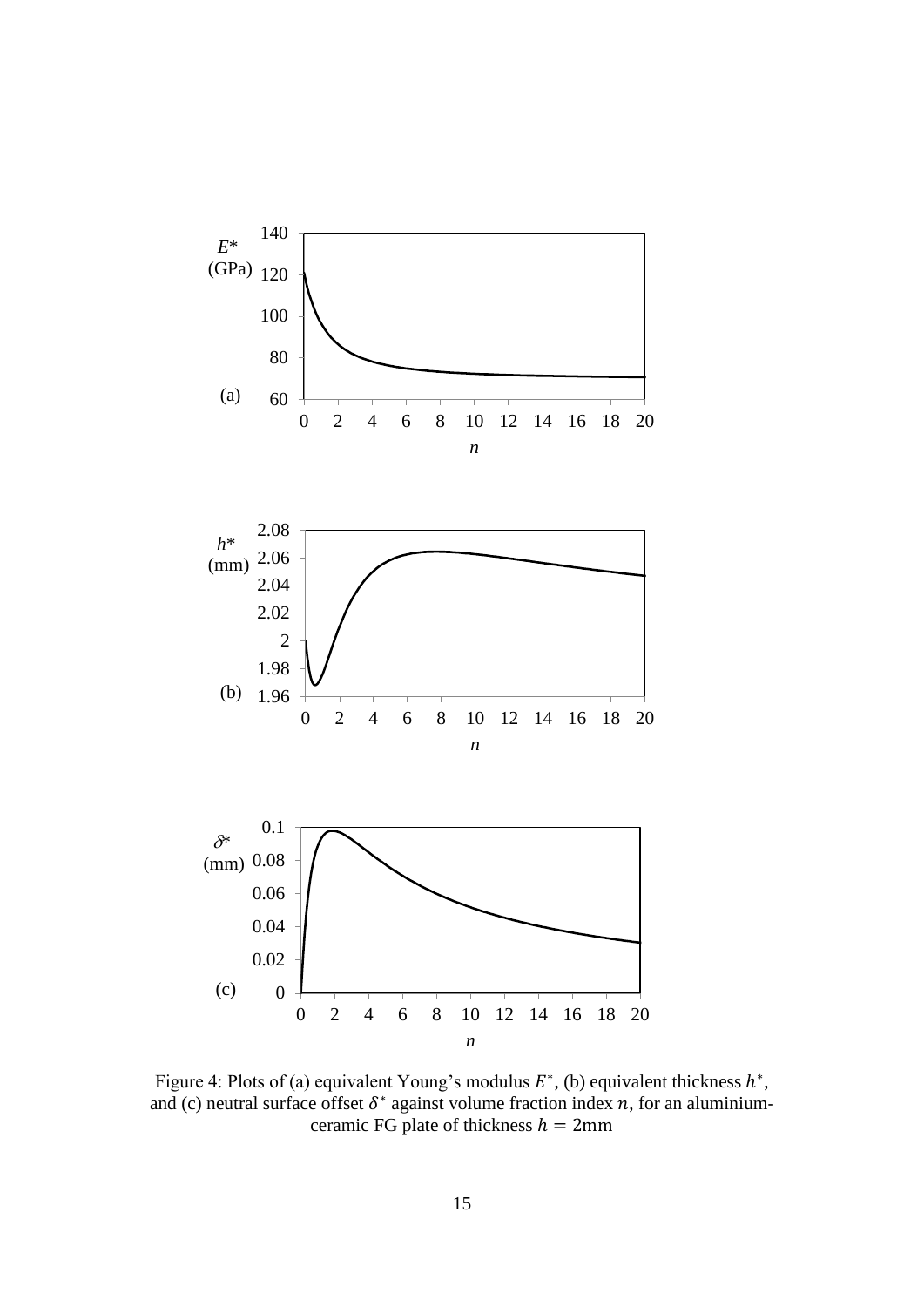and occurs when  $n = \sqrt{2E_r/E_m}$ .

Table 2 demonstrates that the stiffness matrices obtained using VICONOPT by the approximate layered approach, with  $n_l = 128$  and extrapolated by Equation (62), converge exactly to those of the equivalent isotropic plate. Table 2 also lists the Young's modulus  $E^*$ , thickness  $h^*$  and neutral surface offset  $\delta^*$  of the equivalent isotropic plate.

|                                 | $n = 0.2$ | $n=0.5$ | $n=1$  | $n=2$  | $n=5$  |
|---------------------------------|-----------|---------|--------|--------|--------|
| Approximate, $n_l = 128$        |           |         |        |        |        |
| $A_{11}$ (Nm <sup>-1</sup> )    | 240010    | 221870  | 203730 | 185600 | 167470 |
| $A_{12}$ (Nm <sup>-1</sup> )    | 60004     | 55468   | 50933  | 46400  | 41866  |
| $B_{11} (N)$                    | 8227.4    | 14501   | 18132  | 18132  | 12950  |
| $B_{12} (N)$                    | 2056.8    | 3625.4  | 4533.1 | 4533.1 | 3237.6 |
| $D_{11}$ (Nmm)                  | 78641     | 72579   | 67911  | 64284  | 60138  |
| $D_{12}$ (Nmm)                  | 19660     | 18145   | 16978  | 16071  | 15034  |
| Extrapolated, Eq. (62)          |           |         |        |        |        |
| $A_{11}$ (Nm <sup>-1</sup> )    | 240000    | 221860  | 203730 | 185600 | 167480 |
| $A_{12}$ (Nm <sup>-1</sup> )    | 60002     | 55467   | 50933  | 46400  | 41866  |
| $B_{11} (N)$                    | 8242.0    | 14506   | 18133  | 18133  | 12951  |
| $B_{12} (N)$                    | 2060.4    | 3626.7  | 4533.4 | 4533.1 | 3238.0 |
| $D_{11}$ (Nmm)                  | 78626     | 72574   | 67911  | 64285  | 60141  |
| $D_{12}$ (Nmm)                  | 19656     | 18144   | 16978  | 16072  | 15034  |
| Equivalent isotropic plate [13] |           |         |        |        |        |
| $E^*$ (GPa)                     | 113.683   | 105.678 | 96.655 | 86.549 | 76.268 |
| $h^*$ (mm)                      | 1.9792    | 1.9682  | 1.9761 | 2.0104 | 2.0585 |
| $\delta^*$ (mm)                 | 0.0343    | 0.0654  | 0.0890 | 0.0977 | 0.0773 |
|                                 |           |         |        |        |        |
| $A_{11}$ (Nm <sup>-1</sup> )    | 240000    | 221870  | 203730 | 185600 | 167470 |
| $A_{12}$ (Nm <sup>-1</sup> )    | 60000     | 55467   | 50933  | 46400  | 41867  |
| $B_{11} (N)$                    | 8242.4    | 14507   | 18133  | 18133  | 12952  |
| $B_{12} (N)$                    | 2060.6    | 3626.7  | 4533.3 | 4533.3 | 3238.1 |
| $D_{11}$ (Nmm)                  | 78626     | 72574   | 67911  | 64284  | 60140  |
| $D_{12}$ (Nmm)                  | 19657     | 18143   | 16978  | 16071  | 15035  |

 Table 2: Properties of equivalent isotropic plate, and convergence of stiffness matrices for an aluminium-ceramic FG plate.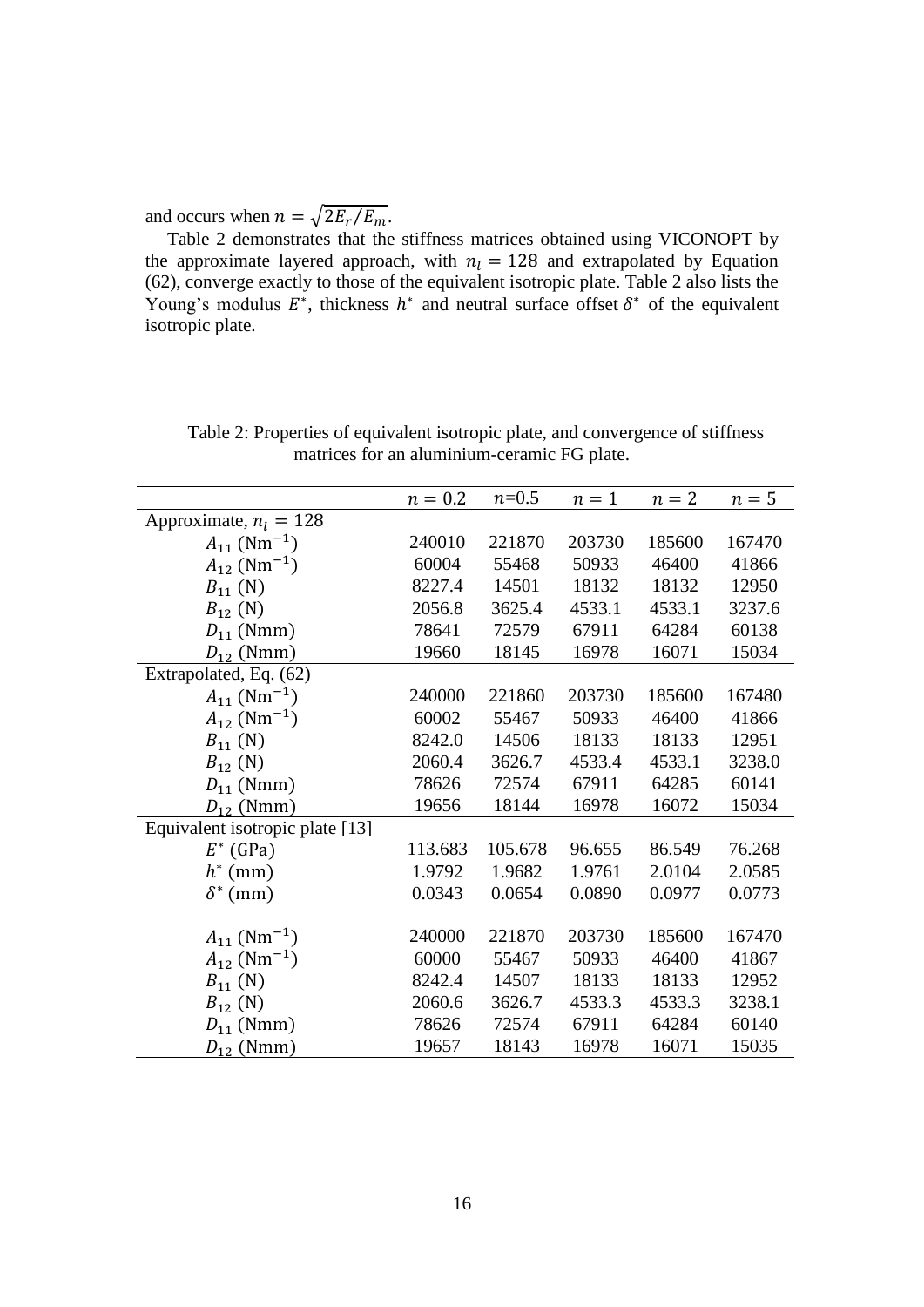

Figure 5: Relative errors in the critical buckling load of a square simply supported aluminium-ceramic FG plate with volume fraction index  $n$ , comparing a layered solution with  $n_l$  layers and the analytical solution for an equivalent isotropic plate.

#### **5.2 Critical buckling of FG plates with constant Poisson's ratio**

A simply supported square aluminium-ceramic FG plate of length  $a = 100$ mm, thickness  $h = 2$ mm and the material properties given in Section 5.1 was loaded in uniform longitudinal compression. For seven values of the volume fraction index, ranging from  $n = 0$  (i.e. pure ceramic) to  $n = \infty$  (i.e. pure metal), the software VICONOPT was used to find the critical buckling load, firstly by using an analytical model of the equivalent isotropic plate defined in Section 2, and secondly by using an approximate layered model with up to  $n_l = 128$  isotropic layers. The analytical results can be regarded as exact for this example because both materials have the same Poisson's ratio.

Table 3: Critical buckling load of a square simply supported aluminium-ceramic FG plate with volume fraction index  $n$ , comparing the analytical solution for an equivalent isotropic plate, the approximate layered solution with  $n_1 = 128$  layers, and extrapolations from the layered solutions obtained using Equation (62).

|                  |            | $P_{cr}$ (kN) |              | Relative error       |                       |
|------------------|------------|---------------|--------------|----------------------|-----------------------|
| $\boldsymbol{n}$ | Analytical | Approximate   | Extrapolated | Approximate          | Extrapolated          |
| $\theta$         | 33.96899   | 33.96899      | 33.96899     | 0.00                 | 0.00                  |
| 0.2              | 30.92865   | 30.93497      | 30.92874     | $2.04\times10^{-4}$  | $2.73\times10^{-6}$   |
| 0.5              | 28.27660   | 28.27876      | 28.27660     | $7.64\times10^{-5}$  | $3.18 \times 10^{-7}$ |
| 1                | 26.17307   | 26.17314      | 26.17306     | $2.94\times10^{-6}$  | $-5.53\times10^{-8}$  |
| $\overline{2}$   | 24.67906   | 24.67878      | 24.67906     | $-1.14\times10^{-5}$ | $-9.00\times10^{-9}$  |
| 5                | 23.34671   | 23.34599      | 23.34671     | $-3.10\times10^{-5}$ | $-4.71\times10^{-9}$  |
| $\infty$         | 19.65148   | 19.65148      | 19.65148     | 0.00                 | 0.00                  |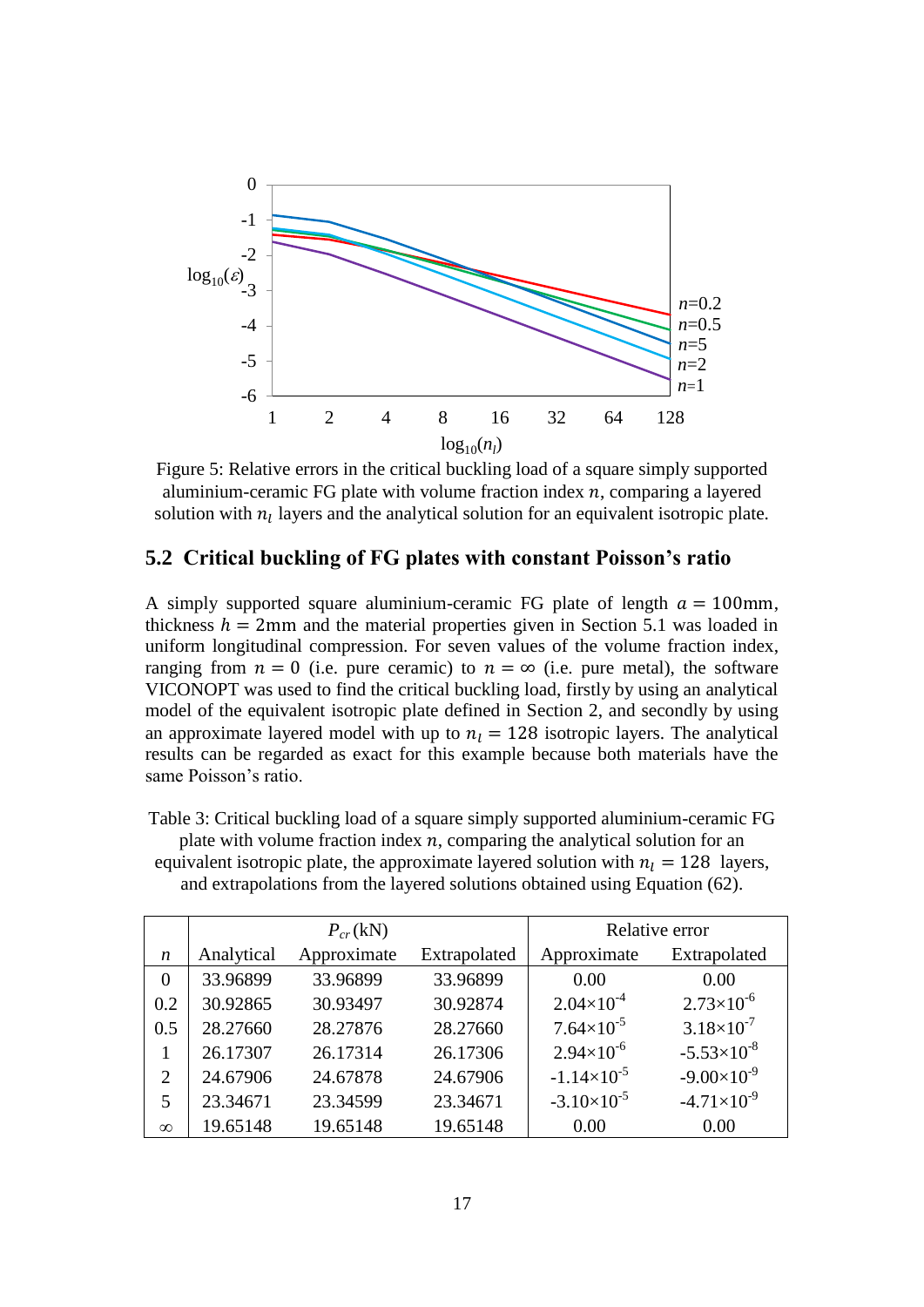|                                 | $n=0.2$   | $n=0.5$   | $n=1$     | $n=2$     | $n=5$     |
|---------------------------------|-----------|-----------|-----------|-----------|-----------|
| Approximate, $n_l = 128$        |           |           |           |           |           |
| $A_{11}$ (Nm <sup>-1</sup> )    | 348630    | 429440    | 509850    | 590000    | 669960    |
| $A_{12}$ (Nm <sup>-1</sup> )    | 98624     | 119020    | 138660    | 157770    | 176500    |
| $B_{11} (N)$                    | $-36816$  | $-64550$  | $-80391$  | $-80138$  | $-57091$  |
| $B_{12} (N)$                    | $-9597.5$ | $-16229$  | $-19632$  | $-19108$  | $-13342$  |
| $D_{11}$ (Nmm)                  | 122260    | 149160    | 169780    | 185830    | 204220    |
| $D_{12}$ (Nmm)                  | 34373     | 40964     | 45869     | 49724     | 54235     |
| Extrapolated, Eq. (62)          |           |           |           |           |           |
| $A_{11}$ (Nm <sup>-1</sup> )    | 348690    | 429470    | 509850    | 590000    | 669950    |
| $A_{12}$ (Nm <sup>-1</sup> )    | 98638     | 119030    | 138660    | 157770    | 176490    |
| $B_{11} (N)$                    | -36880    | $-64572$  | $-80396$  | $-80142$  | $-57100$  |
| $B_{12} (N)$                    | $-9612.1$ | $-16233$  | $-19633$  | $-19109$  | $-13344$  |
| $D_{11}$ (Nmm)                  | 122310    | 149180    | 169780    | 185830    | 204210    |
| $D_{12}$ (Nmm)                  | 34389     | 40964     | 45869     | 49723     | 54232     |
| Equivalent isotropic plate [13] |           |           |           |           |           |
| $E^*$ (GPa)                     | 158.880   | 200.884   | 245.712   | 290.726   | 330.279   |
| $h^*$ (mm)                      | 2.0190    | 1.9735    | 1.9214    | 1.8842    | 1.8876    |
| $\delta^*$ (mm)                 | $-0.1072$ | $-0.1527$ | $-0.1603$ | $-0.1381$ | $-0.0867$ |
|                                 |           |           |           |           |           |
| $A_{11}$ (Nm <sup>-1</sup> )    | 348850    | 429890    | 510490    | 590660    | 670420    |
| $A_{12}$ (Nm <sup>-1</sup> )    | 98958     | 119910    | 139980    | 159160    | 177480    |
| $B_{11} (N)$                    | $-37402$  | $-65638$  | $-81815$  | $-81588$  | $-58118$  |
| $B_{12} (N)$                    | $-10610$  | $-18308$  | $-22434$  | $-21985$  | $-15386$  |
| $D_{11}$ (Nmm)                  | 122520    | 149550    | 170160    | 186010    | 204100    |
| $D_{12}$ (Nmm)                  | 34754     | 41714     | 46659     | 50123     | 54032     |
| Equivalent two layer plate      |           |           |           |           |           |
| $E_1$ (GPa)                     | 225.542   | 303.602   | 346.969   | 358.940   | 354.721   |
| $v_1$                           | 0.2770    | 0.2688    | 0.2638    | 0.2612    | 0.2602    |
| $h_1$ (mm)                      | 0.5868    | 0.6297    | 0.7617    | 0.9951    | 1.3724    |
|                                 |           |           |           |           |           |
| $E_2$ (GPa)                     | 137.684   | 156.770   | 177.391   | 199.647   | 225.007   |
| $v_2$                           | 0.2869    | 0.2848    | 0.2822    | 0.2789    | 0.2751    |
| $h_2$ (mm)                      | 1.3814    | 1.3093    | 1.1716    | 0.9547    | 0.6072    |
|                                 |           |           |           |           |           |
| $A_{11}$ (Nm <sup>-1</sup> )    | 348690    | 429460    | 509850    | 590000    | 669960    |
| $A_{12}$ (Nm <sup>-1</sup> )    | 98639     | 119030    | 138660    | 157770    | 176500    |
| $B_{11} (N)$                    | $-36882$  | $-64573$  | $-80396$  | $-80143$  | $-57100$  |
| $B_{12} (N)$                    | $-9612.7$ | $-16234$  | $-19634$  | -19109    | $-13344$  |
| $D_{11}$ (Nmm)                  | 122330    | 149180    | 169780    | 185830    | 204210    |
| $D_{12}$ (Nmm)                  | 34388     | 40969     | 45869     | 49722     | 54233     |

Table 4: Properties of equivalent isotropic and two layer plates, and convergence of stiffness matrices for a Ti-AlOx FG plate, with  $v_m = 0.26$  and  $v_r = 0.2884$ .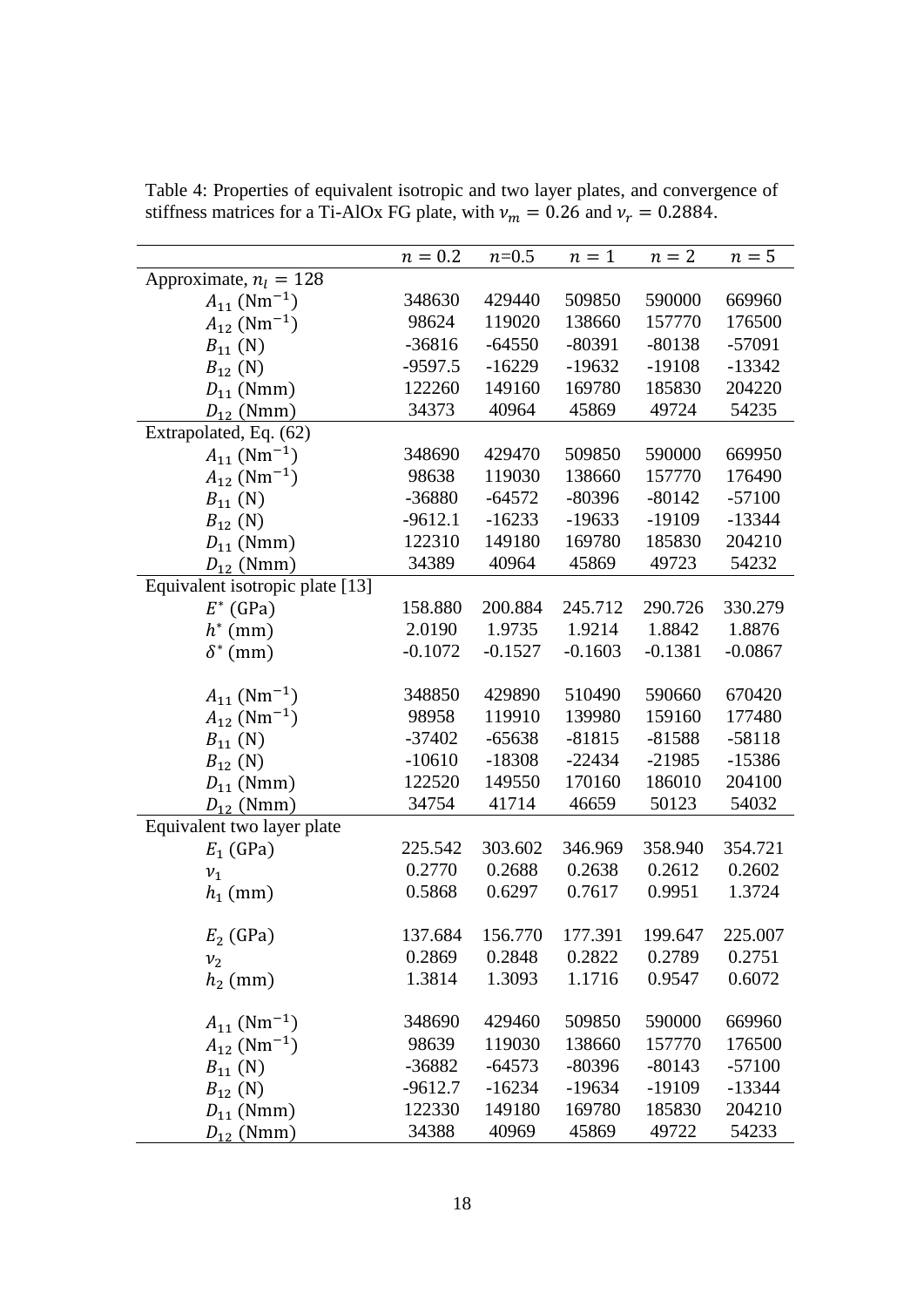|                                 | $n=0.2$   | $n=0.5$   | $n=1$     | $n=2$     | $n=5$     |
|---------------------------------|-----------|-----------|-----------|-----------|-----------|
| Approximate, $n_l = 128$        |           |           |           |           |           |
| $A_{11}$ (Nm <sup>-1</sup> )    | 366820    | 438360    | 508380    | 577660    | 646550    |
| $A_{12}$ (Nm <sup>-1</sup> )    | 129300    | 132910    | 131050    | 125520    | 117370    |
| $B_{11} (N)$                    | -33887    | $-56991$  | $-70005$  | $-69274$  | $-49162$  |
| $B_{12}$ (N)                    | $-4277.7$ | $-2328.7$ | 1850.3    | 5530.5    | 6056.5    |
| $D_{11}$ (Nmm)                  | 127480    | 150910    | 168820    | 182900    | 198990    |
| $D_{12}$ (Nmm)                  | 43063     | 42637     | 41165     | 40346     | 40100     |
| Extrapolated, Eq. (62)          |           |           |           |           |           |
| $A_{11}$ (Nm <sup>-1</sup> )    | 366870    | 438380    | 508380    | 577660    | 646540    |
| $A_{12}$ (Nm <sup>-1</sup> )    | 129290    | 132900    | 131060    | 125530    | 117360    |
| $B_{11} (N)$                    | $-33441$  | $-57011$  | $-70010$  | $-69278$  | $-49171$  |
| $B_{12} (N)$                    | $-4266.1$ | $-2324.0$ | 1850.3    | 5530.0    | 6055.1    |
| $D_{11}$ (Nmm)                  | 127550    | 150940    | 168820    | 182900    | 198980    |
| $D_{12}$ (Nmm)                  | 43055     | 42631     | 41164     | 40345     | 40099     |
| Equivalent isotropic plate [13] |           |           |           |           |           |
| $E^*$ (GPa)                     | 158.880   | 200.884   | 245.712   | 290.726   | 330.279   |
| $h^*$ (mm)                      | 2.0190    | 1.9735    | 1.9214    | 1.8842    | 1.8876    |
| $\delta^*$ (mm)                 | $-0.1072$ | $-0.1527$ | $-0.1603$ | $-0.1381$ | $-0.0867$ |
|                                 |           |           |           |           |           |
| $A_{11}$ (Nm <sup>-1</sup> )    | 368040    | 440630    | 510730    | 579310    | 647210    |
| $A_{12}$ (Nm <sup>-1</sup> )    | 131880    | 139530    | 140450    | 135170    | 124050    |
| $B_{11} (N)$                    | $-39459$  | $-67277$  | $-81854$  | $-80020$  | $-56106$  |
| $B_{12} (N)$                    | $-14140$  | $-21304$  | $-22510$  | $-18671$  | $-10754$  |
| $D_{11}$ (Nmm)                  | 129260    | 153280    | 170240    | 182440    | 197040    |
| $D_{12}$ (Nmm)                  | 46317     | 48540     | 46817     | 42568     | 37765     |
| Equivalent two layer plate      |           |           |           |           |           |
| $E_1$ (GPa)                     | 219.628   | 296.554   | 339.572   | 354.349   | 353.286   |
| $v_1$                           | 0.3007    | 0.2292    | 0.1847    | 0.1609    | 0.1515    |
| $h_1$ (mm)                      | 0.6096    | 0.6621    | 0.7957    | 1.0240    | 1.3899    |
|                                 |           |           |           |           |           |
| $E_2$ (GPa)                     | 136.901   | 154.867   | 174.719   | 196.802   | 222.547   |
| $v_2$                           | 0.3871    | 0.3695    | 0.3472    | 0.3197    | 0.2864    |
| $h_2$ (mm)                      | 1.3643    | 1.2886    | 1.1509    | 0.9360    | 0.5938    |
|                                 |           |           |           |           |           |
| $A_{11}$ (Nm <sup>-1</sup> )    | 366880    | 438370    | 508380    | 577660    | 646540    |
| $A_{12}$ (Nm <sup>-1</sup> )    | 129290    | 132900    | 131050    | 125520    | 117370    |
| $B_{11} (N)$                    | $-33443$  | $-57010$  | $-70009$  | $-69279$  | $-49170$  |
| $B_{12} (N)$                    | $-4268.9$ | $-2324.1$ | 1850.4    | 5529.9    | 6055.1    |
| $D_{11}$ (Nmm)                  | 127530    | 150920    | 168820    | 182890    | 198980    |
| $D_{12}$ (Nmm)                  | 43054     | 42632     | 41164     | 40346     | 40098     |

 Table 5: Properties of equivalent isotropic and two layer plates, and convergence of stiffness matrices for a Ti-AlOx FG plate, with  $v_m = 0.15$  and  $v_r = 0.4$ .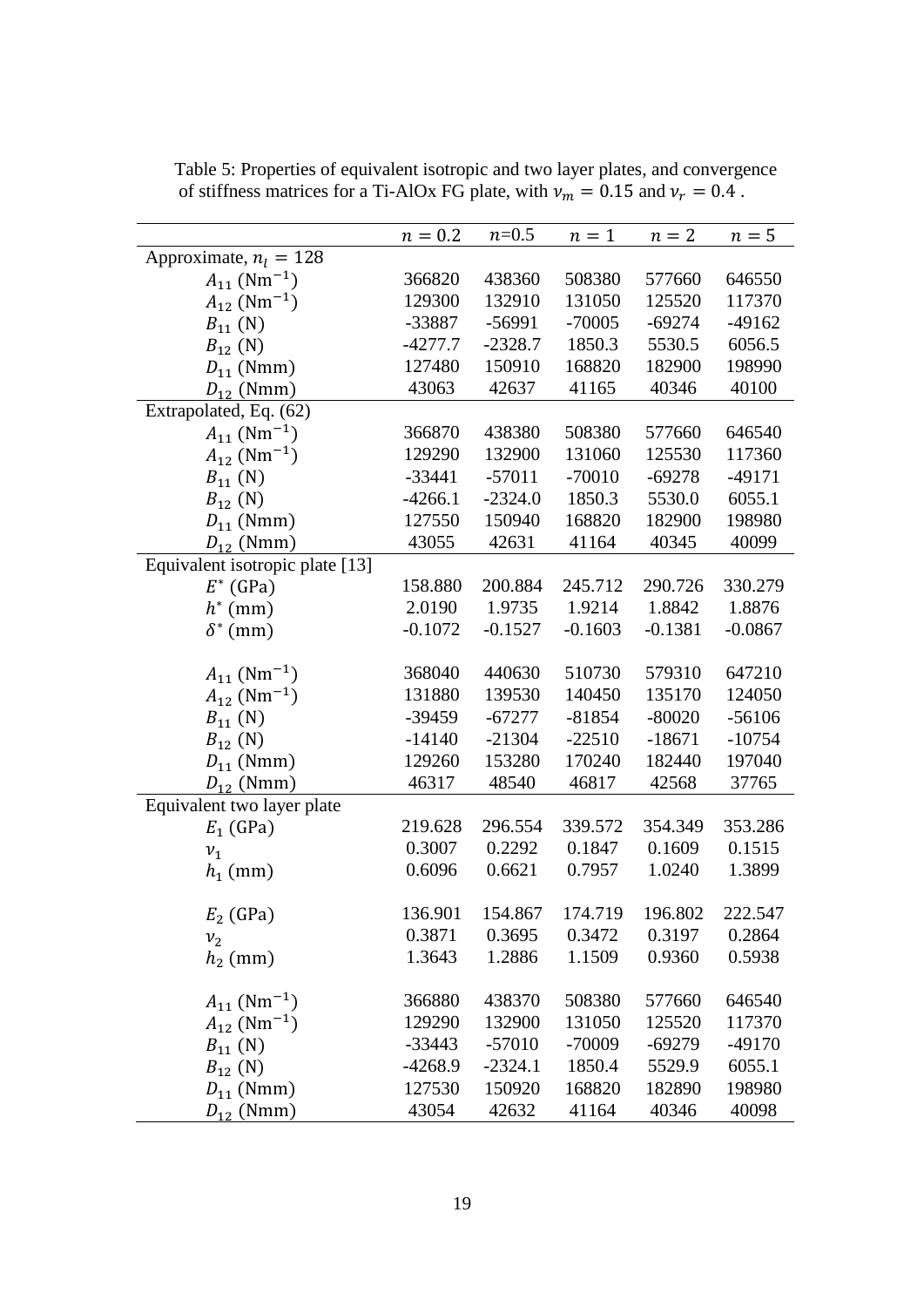Figure 5 shows that the results from the layered model converge towards the analytical results as  $n_l$  is increased, giving 4 to 6 significant figures of accuracy when  $n_l = 128$ . Table 3 shows that these extrapolated predictions from Equation (62) are even closer to the analytical results, demonstrating the correctness of the equivalent isotropic model.

#### **5.3 Properties of FG plates with varying Poisson's ratio**

Abrate [8] studied the free vibration of FG plates composed of a titanium alloy (Ti) matrix reinforced by aluminium oxide (AlOx). The titanium had Young's modulus  $E_m = 349.55$ GPa, Poisson's ratio  $v_m = 0.26$  and density  $\rho_m = 3750$ kgm<sup>-3</sup>, while the aluminium oxide had Young's modulus  $E_r = 122.56$ GPa, Poisson's ratio  $\nu_r = 0.2884$  and density  $\rho_r = 4429 \text{kgm}^{-3}$ . Table 4 illustrates that the stiffness matrices for such a plate with thickness  $h = 2$ mm, obtained by VICONOPT using the approximate layered approach with  $n_l = 128$  and extrapolated by Equation (62), converge to those of the equivalent two layer plate proposed in this paper, rather than to those of the previously proposed isotropic plate [13]. The reason for the superior accuracy of the two layer model is that it accounts exactly for the variation in Poisson's ratio, in contrast to the approximation introduced by Equation (14) for the isotropic plate. This accuracy is confirmed by Table 5, where the Poisson's ratios of the component materials have been artificially adjusted to give a more extreme variation between them, namely  $v_m = 0.15$  and  $v_r = 0.4$ .

#### **5.4 Natural frequencies of FG plates with varying Poisson's ratio**

The software VICONOPT was used to find the fundamental natural frequencies of simply supported square FG plates of length  $a = 100$ mm with the composition described in Section 5.3, for seven values of the volume fraction index, ranging from  $n = 0$  (i.e. pure reinforcement) to  $n = \infty$  (i.e. pure matrix). As in Section 5.2, results from an analytical model of the equivalent isotropic plate were compared with those from an approximate layered model with up to  $n_1 = 128$  isotropic layers, and with extrapolated predictions from the latter. Figure 6 shows agreement to approximately 4 significant figures between the analytical and approximate results.

However, in contrast to the example of Section 5.2, Table 6 shows that this accuracy cannot be significantly improved by extrapolation, indicating that as  $n_l$  is increased the layered model converges to natural frequencies which differ slightly from those of the equivalent isotropic plate. The reason for this is the approximation introduced by Equation (14) to obtain a constant value of Poisson's ratio for the equivalent isotropic model.

The natural frequencies  $\omega_{ij}$  of a simply supported square isotropic plate of length a and thickness h, with Young's modulus E, Poisson's ratio  $\nu$  and density  $\rho$ , are given by the expression [23]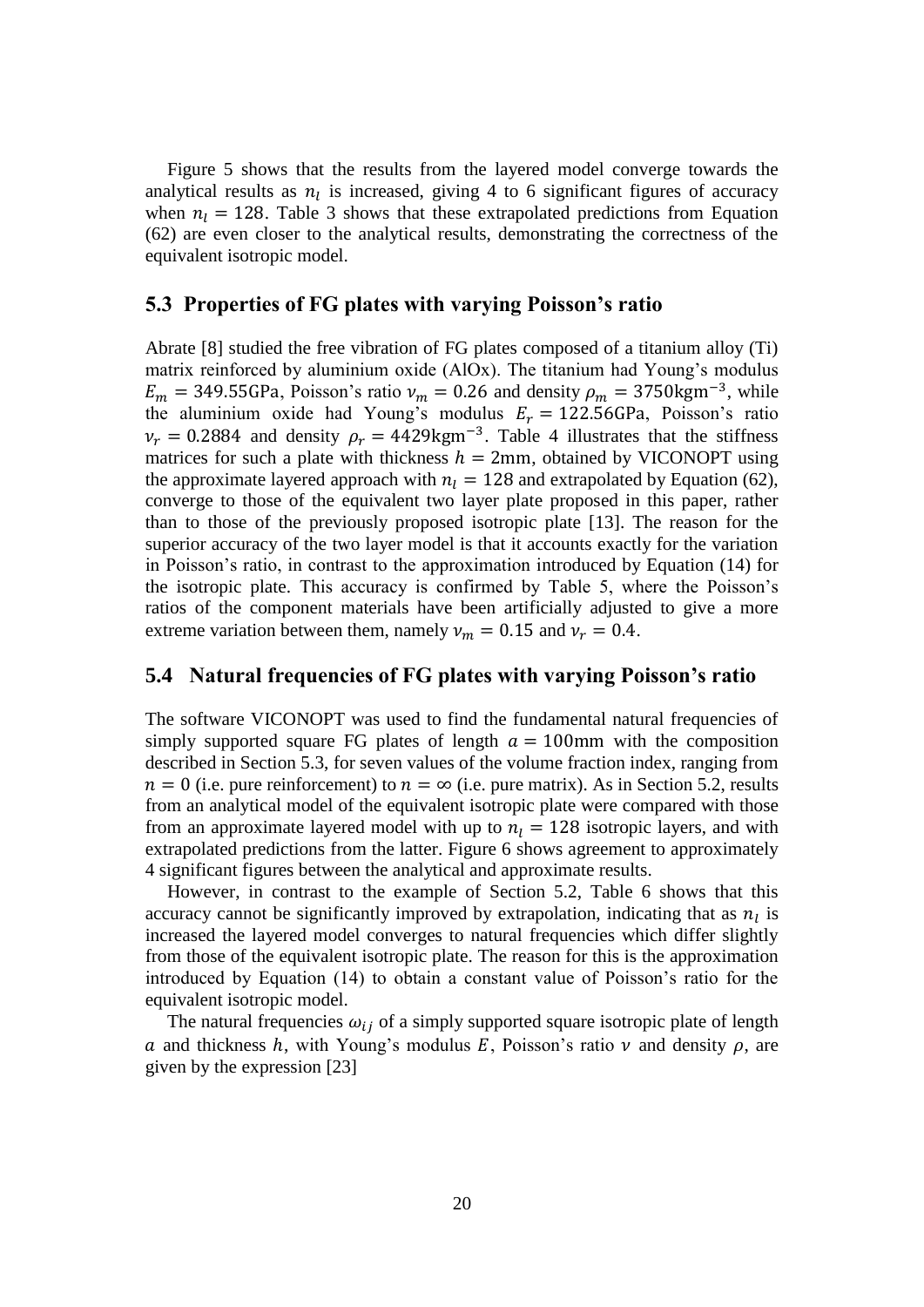

Figure 6: Relative errors in the fundamental natural frequency of a square simply supported AlOx-Ti FG plate with  $\nu_m = 0.26$ ,  $\nu_r = 0.2884$  and volume fraction index  $n$ , comparing a layered solution with  $n_l$  layers and the analytical solution for an equivalent isotropic plate.

$$
\omega_{ij} = \frac{\pi h}{4a^2} \left[ \sqrt{\frac{E}{3\rho(1 - v^2)}} \right] (i^2 + j^2)
$$
 (64)

where  $i$  and  $j$  represent the number of half-waves in the longitudinal and transverse directions, respectively. Hence the natural frequencies can be written in the normalised form

Table 6: Fundamental natural frequency of a square simply supported AlOx-Ti FG plate with volume fraction index  $n$ , comparing the analytical solution for an equivalent isotropic plate, the approximate layered solution with  $n_l = 128$  layers, and extrapolations from the layered solutions obtained using Equation (62).

|                  |          | $\omega_{11}$          | Relative error |                       |                      |
|------------------|----------|------------------------|----------------|-----------------------|----------------------|
| $\boldsymbol{n}$ |          | Analytical Approximate | Extrapolated   | Approximate           | Extrapolated         |
| $\overline{0}$   | 996.477  | 996.477                | 996.477        | 0.00                  | 0.00                 |
| 0.2              | 1163.675 | 1163.006               | 1163.274       | $-5.75\times10^{-4}$  | $-3.45\times10^{-4}$ |
| 0.5              | 1279.568 | 1279.162               | 1279.234       | $-3.17\times10^{-4}$  | $-2.61\times10^{-4}$ |
|                  | 1376.225 | 1376.351               | 1376.343       | $9.15 \times 10^{-5}$ | $8.63\times10^{-5}$  |
| $\overline{2}$   | 1472.185 | 1472.931               | 1472.907       | $5.07\times10^{-4}$   | $4.90\times10^{-4}$  |
| 5                | 1594.158 | 1595.245               | 1595.199       | $6.82\times10^{-4}$   | $6.53\times10^{-4}$  |
| $\infty$         | 1813.540 | 1813.540               | 1813.540       | 0.00                  | 0.00                 |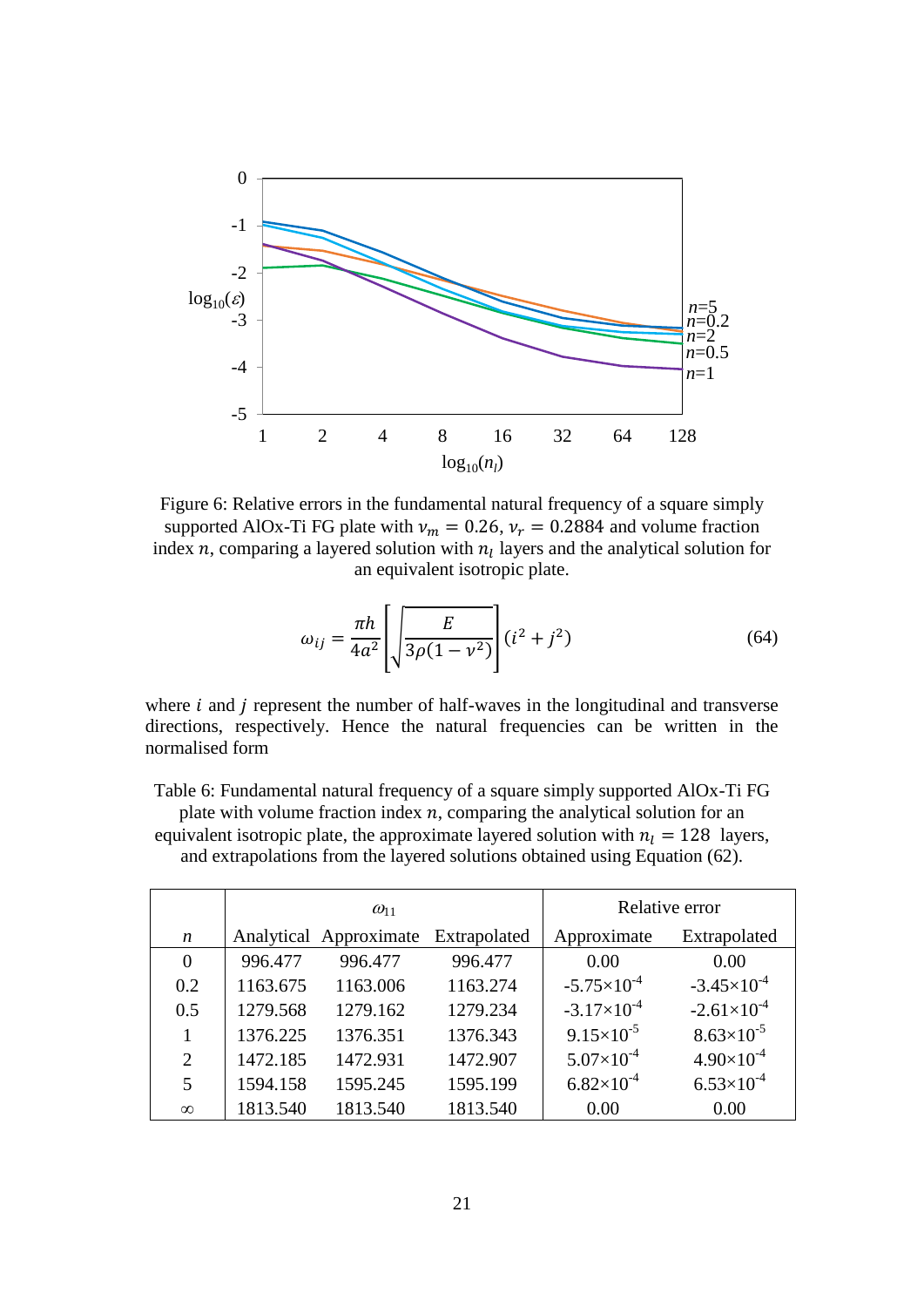Table 7: Natural frequencies  $\omega_{ij}$  of a square simply supported AlOx-Ti FG plate with volume fraction index  $n$ , normalised with respect to the corresponding fundamental natural frequency  $\omega_{11}$ .

| $\boldsymbol{n}$ | $\omega_{11}/\omega_{11}$ | $\omega_{12}/\omega_{11}$ | $\omega_{22}/\omega_{11}$ | $\omega_{13}/\omega_{11}$ | $\omega_{23}/\omega_{11}$ | $\omega_{14}/\omega_{11}$ |
|------------------|---------------------------|---------------------------|---------------------------|---------------------------|---------------------------|---------------------------|
| $\overline{0}$   | 1.0000                    | 2.5000                    | 4.0000                    | 5.0000                    | 6.5000                    | 8.5000                    |
| 0.2              | 1.0000                    | 2.4987                    | 3.9960                    | 4.9933                    | 6.4881                    | 8.4787                    |
| 0.5              | 1.0000                    | 2.4988                    | 3.9962                    | 4.9936                    | 6.4886                    | 8.4797                    |
|                  | 1.0000                    | 2.4989                    | 3.9964                    | 4.9939                    | 6.4892                    | 8.4807                    |
| $\overline{2}$   | 1.0000                    | 2.4989                    | 3.9965                    | 4.9942                    | 6.4896                    | 8.4815                    |
| 5                | 1.0000                    | 2.4989                    | 3.9965                    | 4.9942                    | 6.4896                    | 8.4814                    |
| $\infty$         | 1.0000                    | 2.5000                    | 4.0000                    | 5.0000                    | 6.5000                    | 8.5000                    |
|                  |                           |                           |                           |                           |                           |                           |

$$
\frac{\omega_{ij}}{\omega_{11}} = \frac{1}{2} (i^2 + j^2)
$$
\n(65)

Table 7 shows that this relationship is satisfied exactly for FG plates with extreme values of the volume fraction index  $n = 0$  and  $n = \infty$ . The remaining cases in Table 7 were obtained using the equivalent isotropic model, and show slight discrepancies from the analytical results due to the approximation in the representation of Poisson's ratio by Equation (14). However the discrepancies can be avoided by using the equivalent two layer model rather than the equivalent isotropic model.

#### **5.5 Vibration of thick FG plates with varying Poisson's ratio**

VICONOPT was used to find the first three undamped natural frequencies of a thick Ti-AlOx FG plate with the same material properties as the plate of Table 4. The plate had length and width 100mm and thickness  $h = 10$ mm. Tables 8 and 9 list the results obtained by the approximate layered approach with  $n_l = 128$  and extrapolated by Equation (62), and by the equivalent isotropic and two layer plates, using CPT and FSDT (with shear correction factor  $\kappa = 5/6$ ) respectively. Both tables show that the approximate layered results converge to those of the two layer plate, making this an ideal representation of the FG plate whichever theory is chosen. The significant difference between most of the corresponding results in Tables 8 and 9 illustrates the necessity to account for transverse shear deformation in the vibration analysis of moderately thick plates.

VICONOPT is currently unable to carry out buckling or vibration analysis based on HSDT. However the stiffness calculations of Section 4 have been coded and verified by the fourth author in an extensive parametric study [24] which will permit their future use in alternative HSDT software for plates composed of isotropic layers.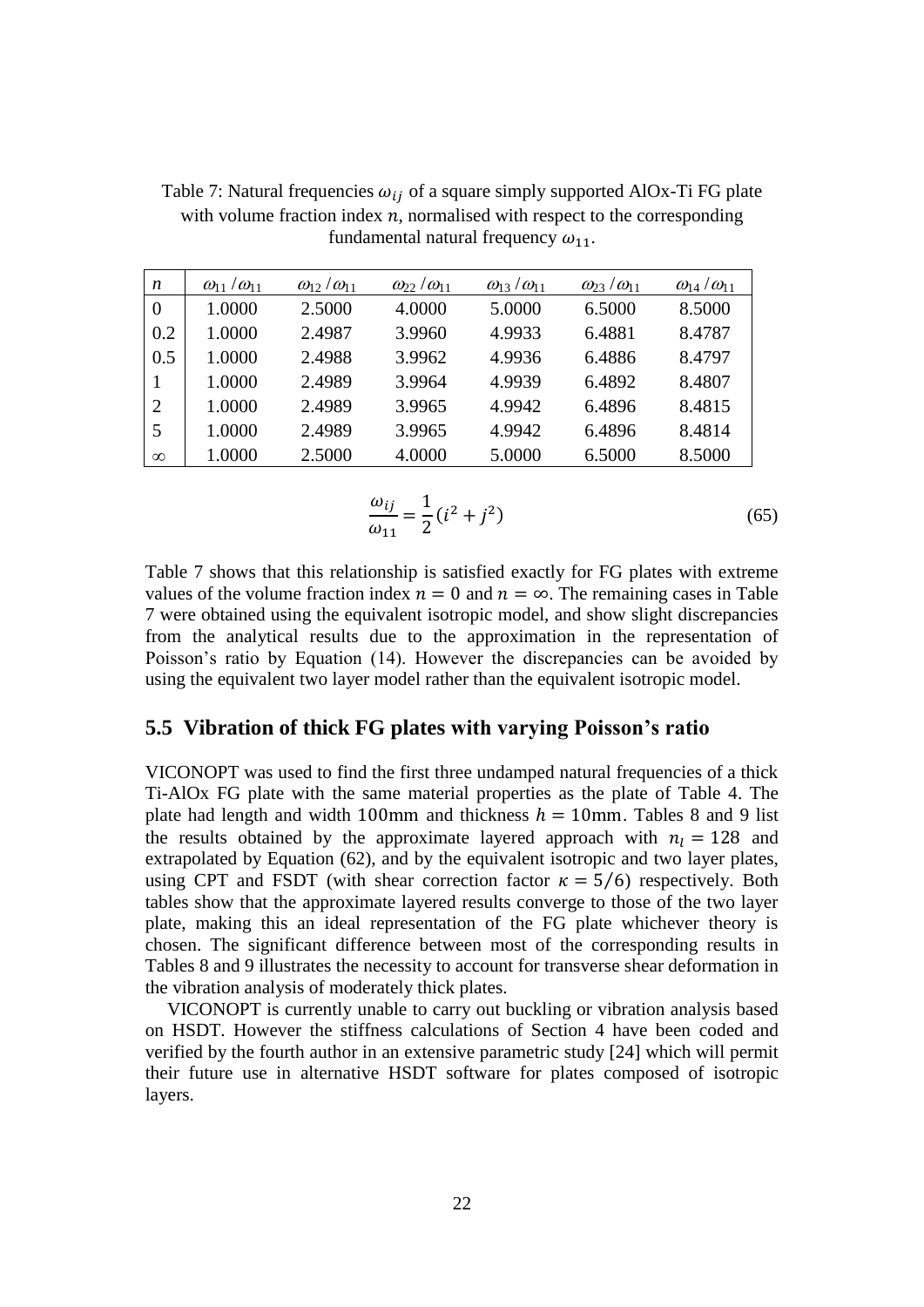|                                 | $n = 0.2$ | $n=0.5$ | $n=1$   | $n=2$   | $n=5$   |
|---------------------------------|-----------|---------|---------|---------|---------|
| Approximate, $nl = 128$         |           |         |         |         |         |
| $\omega_1$ (Hz)                 | 182.403   | 200.549 | 215.754 | 230.914 | 250.160 |
| $\omega_2$ (Hz)                 | 450.361   | 494.899 | 532.300 | 569.781 | 617.549 |
| $\omega_3$ (Hz)                 | 454.184   | 512.277 | 567.302 | 620.259 | 671.850 |
| Extrapolated, Eq. (62)          |           |         |         |         |         |
| $\omega_1$ (Hz)                 | 182.445   | 200.562 | 215.752 | 230.910 | 250.152 |
| $\omega_2$ (Hz)                 | 450.440   | 494.926 | 532.298 | 569.771 | 617.531 |
| $\omega$ <sub>3</sub> (Hz)      | 454.221   | 512.221 | 567.302 | 620.257 | 671.847 |
| Equivalent isotropic plate [13] |           |         |         |         |         |
| $\omega_1$ (Hz)                 | 182.531   | 200.781 | 216.033 | 231.160 | 250.305 |
| $\omega_2$ (Hz)                 | 450.788   | 496.121 | 534.124 | 571.762 | 619.094 |
| $\omega_3$ (Hz)                 | 454.143   | 512.095 | 567.034 | 619.990 | 671.664 |
| Equivalent two layer plate      |           |         |         |         |         |
| $\omega_1$ (Hz)                 | 182.495   | 200.680 | 215.914 | 231.067 | 250.258 |
| $\omega_2$ (Hz)                 | 450.769   | 495.653 | 533.273 | 570.729 | 618.170 |
| $\omega_3$ (Hz)                 | 454.226   | 512.286 | 567.299 | 620.255 | 671.845 |

Table 8: First three natural frequencies of equivalent isotropic and two layer plates, for a thick Ti-AlOx FG plate with  $v_m = 0.26$  and  $v_r = 0.2884$ , found by CPT.

Table 9: First three natural frequencies of equivalent isotropic and two layer plates, for a thick Ti-AlOx FG plate with  $\nu_m = 0.26$  and  $\nu_r = 0.2884$ , found by FSDT.

|                                 | $n = 0.2$ | $n=0.5$ | $n=1$   | $n=2$   | $n=5$   |
|---------------------------------|-----------|---------|---------|---------|---------|
| Approximate, $n_l = 128$        |           |         |         |         |         |
| $\omega_1$ (Hz)                 | 178.175   | 196.153 | 211.131 | 226.324 | 245.116 |
| $\omega_2$ (Hz)                 | 426.587   | 469.174 | 506.301 | 544.878 | 589.039 |
| $\omega_3$ (Hz)                 | 454.122   | 512.157 | 567.146 | 620.130 | 671.790 |
| Extrapolated, Eq. (62)          |           |         |         |         |         |
| $\omega_1$ (Hz)                 | 178.220   | 196.167 | 211.130 | 226.320 | 245.110 |
| $\omega_2$ (Hz)                 | 426.706   | 470.217 | 506.299 | 543.869 | 589.023 |
| $\omega_3$ (Hz)                 | 454.169   | 512.171 | 567.146 | 620.129 | 671.786 |
| Equivalent isotropic plate [13] |           |         |         |         |         |
| $\omega_1$ (Hz)                 | 177.762   | 195.785 | 210.952 | 225.953 | 244.683 |
| $\omega_2$ (Hz)                 | 424.072   | 468.006 | 505.387 | 542.200 | 587.174 |
| $\omega_3$ (Hz)                 | 454.143   | 512.095 | 567.034 | 619.990 | 671.664 |
| Equivalent two layer plate      |           |         |         |         |         |
| $\omega_1$ (Hz)                 | 178.004   | 195.975 | 211.133 | 226.173 | 244.979 |
| $\omega_2$ (Hz)                 | 425.534   | 469.161 | 506.289 | 543.049 | 588.299 |
| $\omega_3$ (Hz)                 | 454.176   | 512.189 | 567.182 | 620.160 | 671.804 |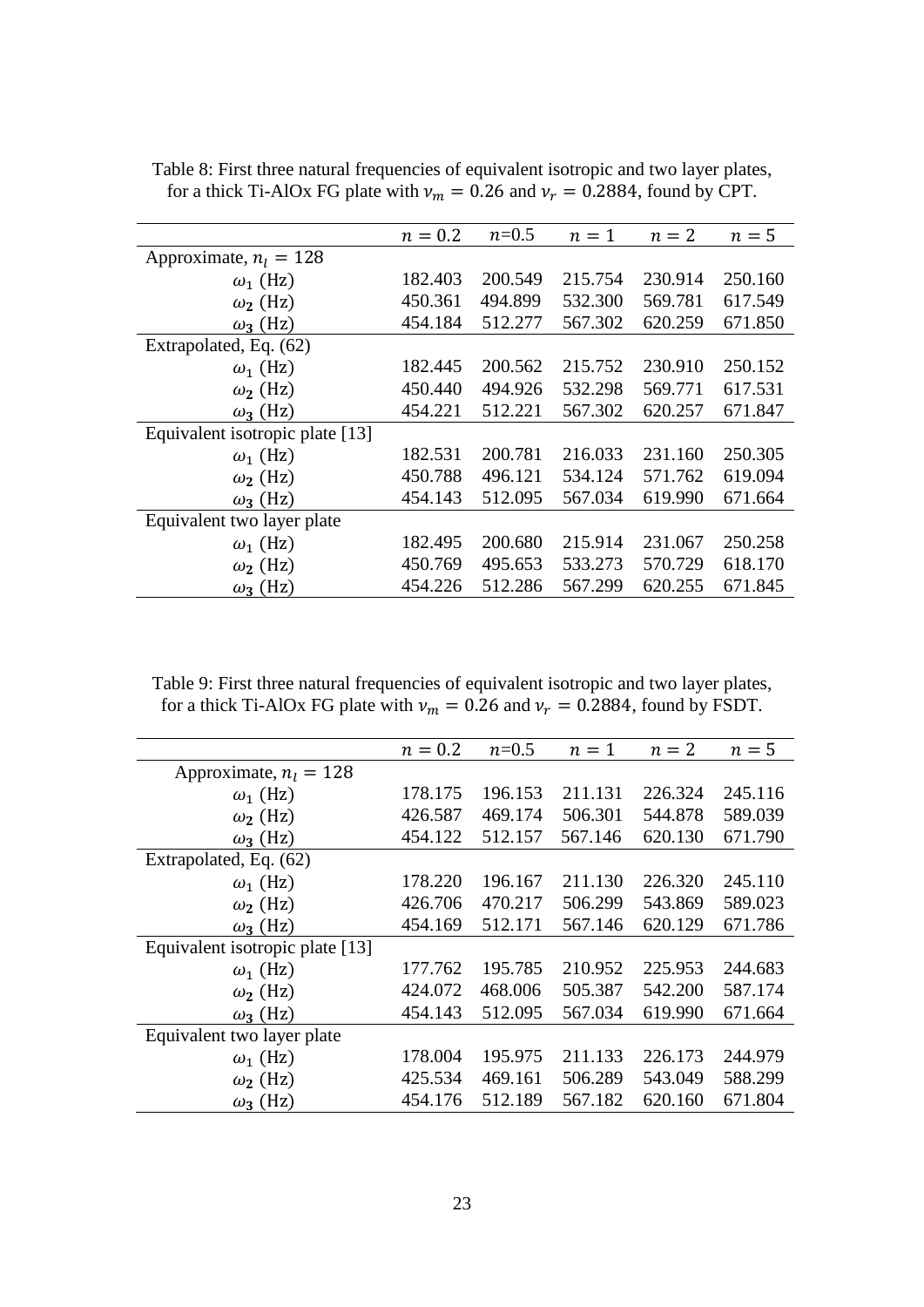# **6 Conclusions and further work**

An equivalent two layer model has been developed for a functionally graded (FG) plate whose material properties, including Poisson's ratio, vary continuously through the thickness. The model allows critical buckling loads and undamped natural frequencies of a FG plate to be obtained using existing methods based on classical plate theory (CPT) or first order shear deformation plate theory (FSDT) for plates composed of isotropic layers. Analytic expressions have been derived for the thickness, Young's modulus, Poisson's ratio and density of the component layers. The model gives an exact analogy with the FG plate, so extending and improving a previously proposed isotropic plate model which however remains exact if the matrix and reinforcement materials have the same Poisson's ratio.

 The two layer plate model has been verified by using the software VICONOPT to obtain the stiffness properties for a simply supported FG plate. The correctness and accuracy of the model have been confirmed by comparing these results with well converged solutions from an approximate model in which the plate is divided into isotropic layers. Agreement has also been demonstrated in the calculation of undamped natural frequencies, using both CPT and FSDT, for a thick FG plate.

Because the equivalent model can be used directly with established software such as VICONOPT, the analysis is readily extended to FG plates with different loading and support conditions, and to prismatic panels containing such plates, e.g. aircraft wing and fuselage panels. Attention will also be given to FG plates whose volume fraction varies in different ways through the thickness of the plate.

CPT and FSDT give satisfactory results for thin and moderately thick plates, respectively, but should be replaced by a more accurate higher order shear deformation theory when analysing thicker plates of the dimensions used in composite aircraft panels. The methods proposed in this paper have therefore been extended to obtain equivalent plates composed of three and four isotropic layers, which exhibit the additional material properties needed to fully represent the FG material when using higher order theories. Critical buckling and undamped vibration studies for such plates will be perfomed using alternative HSDT software for plates composed of isotropic layers.

# **References**

- [1] Y. Miyamoto, W.A. Kaysser, B.H. Rabin, A. Kawasaki, R.G. Ford, "Functionally Graded Materials: Design, Processing and Applications", Kluwer Academic Publishers, Dordrecht, Netherlands, 1999.
- [2] B. Kieback, A. Neubrand, H. Riedel, "Processing techniques for functionally graded materials", Materials Science and Engineering: A, 362(1-2), 81–105, 2003.
- [3] L.W. Byrd, V. Birman, "Modeling and analysis of functionally graded materials and structures", Applied Mechanics Reviews, 60(1-6), 195-216, 2007.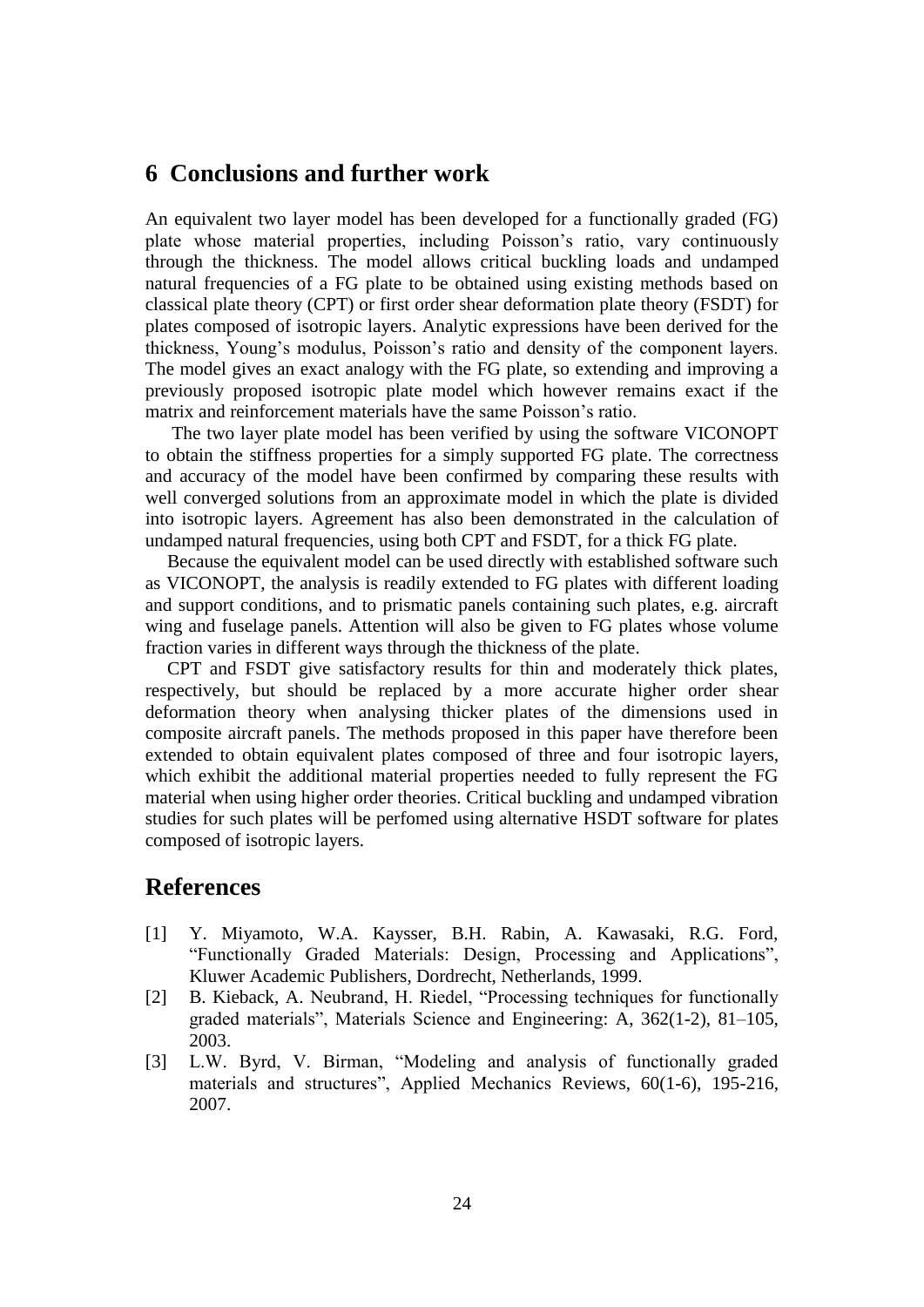- [4] K.M. Liew, J. Yang, S. Kitipornchai, "Postbuckling of piezoelectric FGM plates subject to thermo-electro-mechanical loading", International Journal of Solids and Structures, 40(15), 3869-3892, 2003.
- [5] J. Yang, H.-S. Shen, "Dynamic response of initially stressed functionally graded rectangular thin plates", Composite Structures, 54(4), 497-508, 2001.
- [6] X.Q. He, T.Y. Ng, S. Sivashanker, K.M. Liew, "Active control of FGM plates with integrated piezoelectric sensors and actuators", International Journal of Solids and Structures, 38(9), 1641-1655, 2001.
- [7] J. Yang, H.-S. Shen, "Vibration characteristics and transient response of sheardeformable functionally graded plates in thermal environments", Journal of Sound and Vibration, 255(3), 579-602, 2002.
- [8] S. Abrate, "Free vibration, buckling, and static deflections of functionally graded plates", Composites Science and Technology, 66(14), 2382-2394, 2006.
- [9] S. Abrate, "Functionally graded plates behave like homogeneous plates", Composites: Part B, 39(1), 151-158, 2008.
- [10] T. Morimoto, Y. Tanigawa, R. Kawamura, "Thermal buckling of functionally graded rectangular plates subjected to partial heating", International Journal of Mechanical Sciences, 48(9), 926-937, 2006.
- [11] D.G. Zhang, Y.H. Zhou, "A theoretical analysis of FGM thin plates based on physical neutral surface", Computational Materials Science, 44(2), 716-720, 2008.
- [12] T. Prakash, M.K. Singha, M. Ganapathi, "Influence of neutral surface position on the nonlinear stability behavior of functionally graded plates", Computational Mechanics, 43(3), 341-350, 2009.
- [13] D. Kennedy, R.K.H. Cheng, "An equivalent isotropic model for functionally graded plates", in B.H.V. Topping (Editor), "Proceedings of 11th International Conference on Computational Structures Technology", Civil-Comp Press, Stirlingshire, UK, Paper 94, 2012. doi:10.4203/ccp.99.94.
- [14] E. Efraim, "Accurate formula for determination of natural frequencies of FGM plates basing on frequencies of isotropic plates", Procedia Engineering, 10, 242-247, 2011.
- [15] D. Kennedy, S. Wei, F.J. Alcazar Arevalo, "Two layer model of functionally graded plate with varying Poisson's ratio", in B.H.V. Topping, P. Iványi (Editors), "Proceedings of 12th International Conference on Computational Structures Technology", Civil-Comp Press, Stirlingshire, UK, Paper 34, 2014. doi:10.4203/ccp.106.34.
- [16] D.V. Dung, L.K. Hoa, "Nonlinear analysis of buckling and postbuckling for axially compressed functionally graded cylindrical panels with the Poisson's ratio varying smoothly along the thickness", Vietnam Journal of Mechanics, 34(1), 27-44, 2012.
- [17] K.K. Pradhan, S. Chakraverty, "Effects of different shear deformation theories on free vibration of functionally graded beams", International Journal of Mechanical Sciences, 82, 149-160, 2014.
- [18] J.N. Reddy, "Analysis of functionally graded plates", International Journal for Numerical Methods in Engineering, 47(1-3), 663-684, 2000.